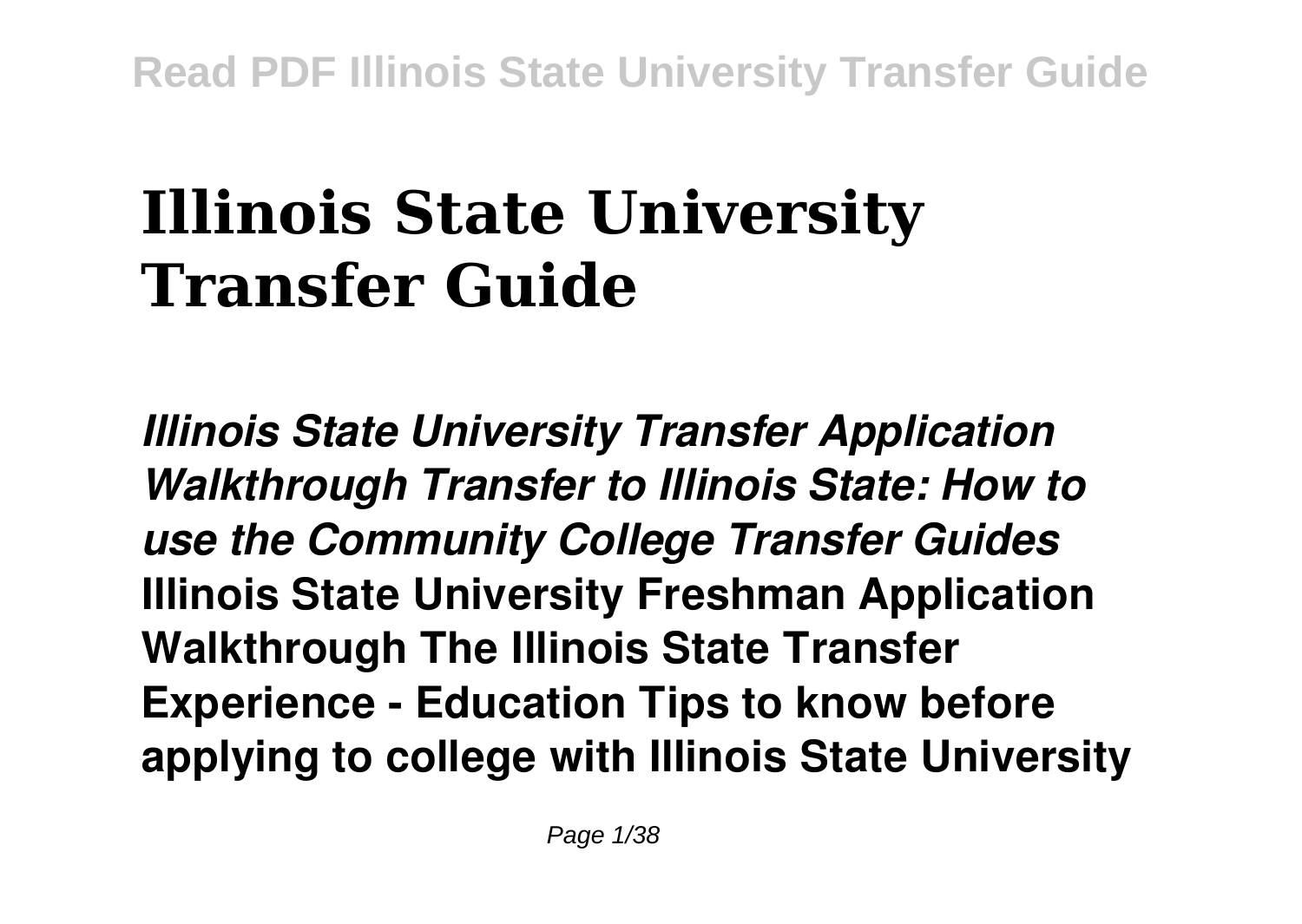*Transfer Reflections: From community college to Illinois State Transfer Reflections: From Heartland Community College to Illinois State* **Transfer Reflections: From a four-year university to Illinois State My transfer student experience at Illinois State University Week- Illinois State University Housing at Illinois State University The Illinois State Transfer Experience - Business COLLEGE TRANSFER PROCESS \u0026 TIPS: How I Was Accepted and Transferred from a State College to UChicago** *College Transfer Advice | what you need to know* Page 2/38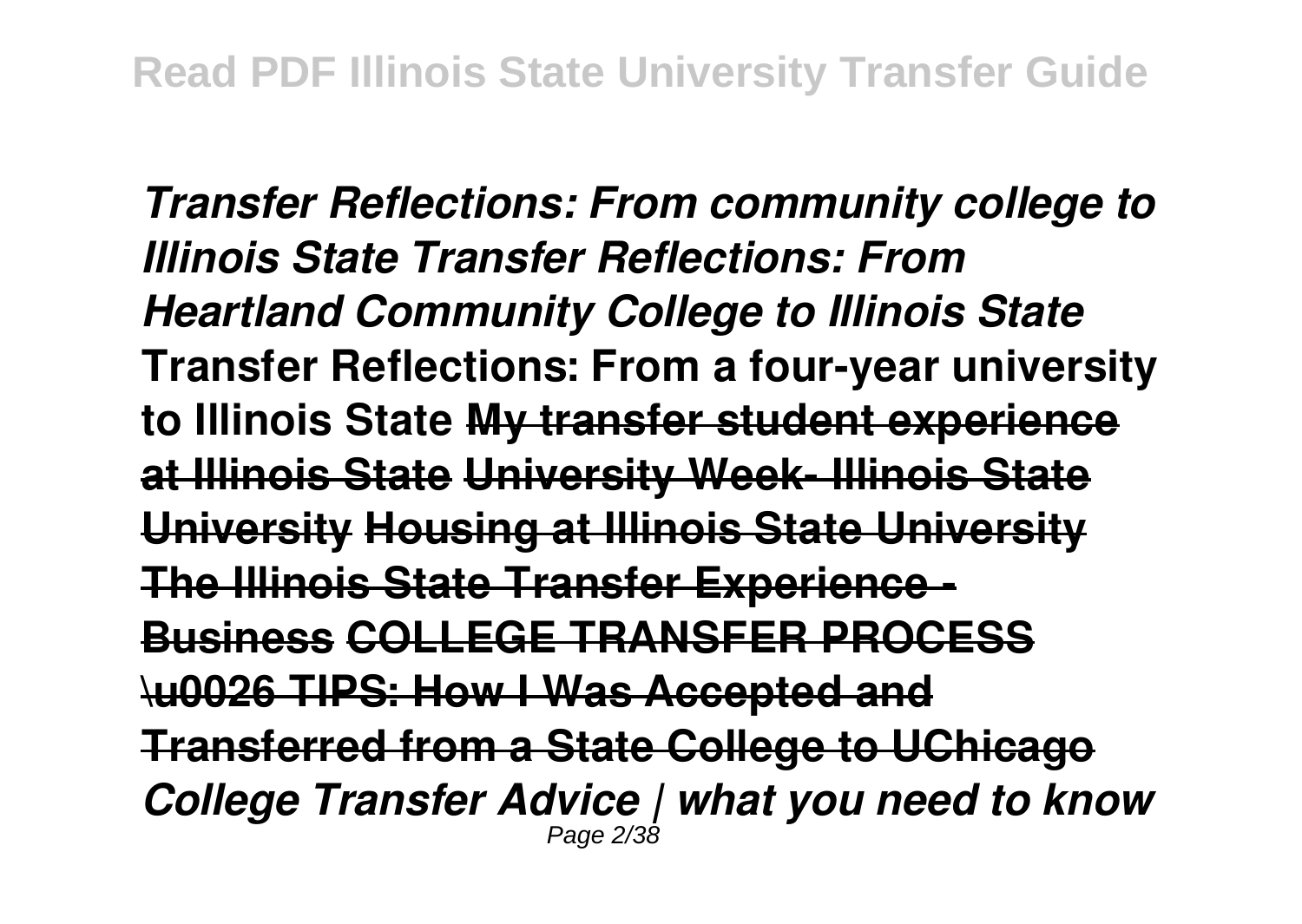## *before you transfer DORM TOUR: ILLINOIS STATE UNIVERSITY Illinois State University Quad Tour*

**My Experience Transferring Colleges | everything you need to know about the process! RUSH VLOG 2019 - illinois state university My Thoughts On Illinois State University! Illinois State University Dorm Room Tour | Sammy Jean A Day In The Life At Illinois State University! Yale University Q\u0026A | w/ Freshmen Students** 

**The Illinois State Transfer Experience -** Page 3/38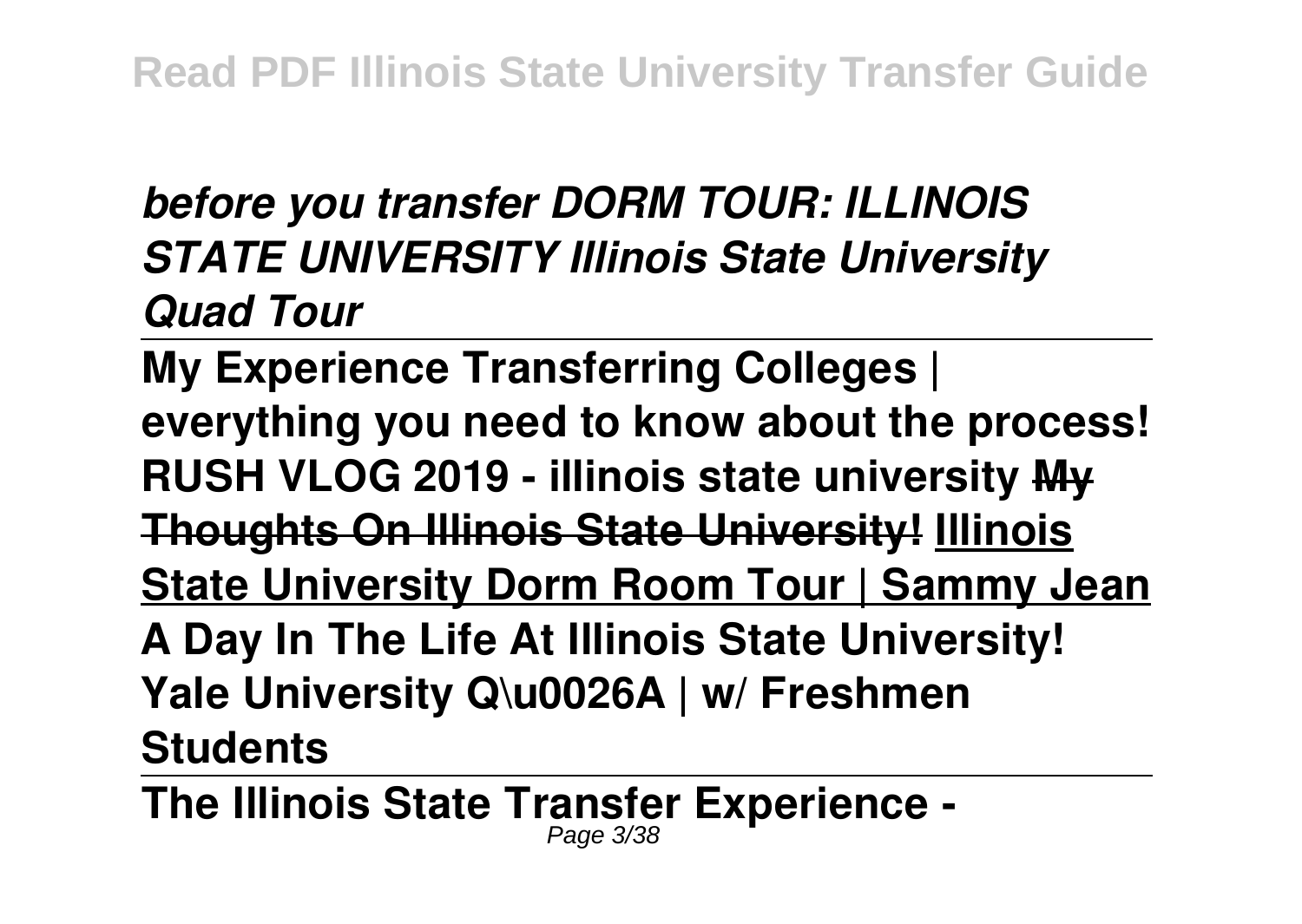**AgricultureIllinois State University Campus | Let's Tour My Campus** *Admitted Transfer Student Next Steps* **Transfer Talks with Illinois State University Illinois State Board of Trustees Meeting - August 12, 2020 What you need to know about housing at Illinois State University Transfer to Illinois State: How to use iTransfer for IAI General Education** *NATIONAL WEBINAR ON EMERGING TRENDS IN APPLIED MATHEMATICS- 16.12.2020* **Illinois State University Transfer Guide University Housing and Meal Plans. If you are** Page 4/38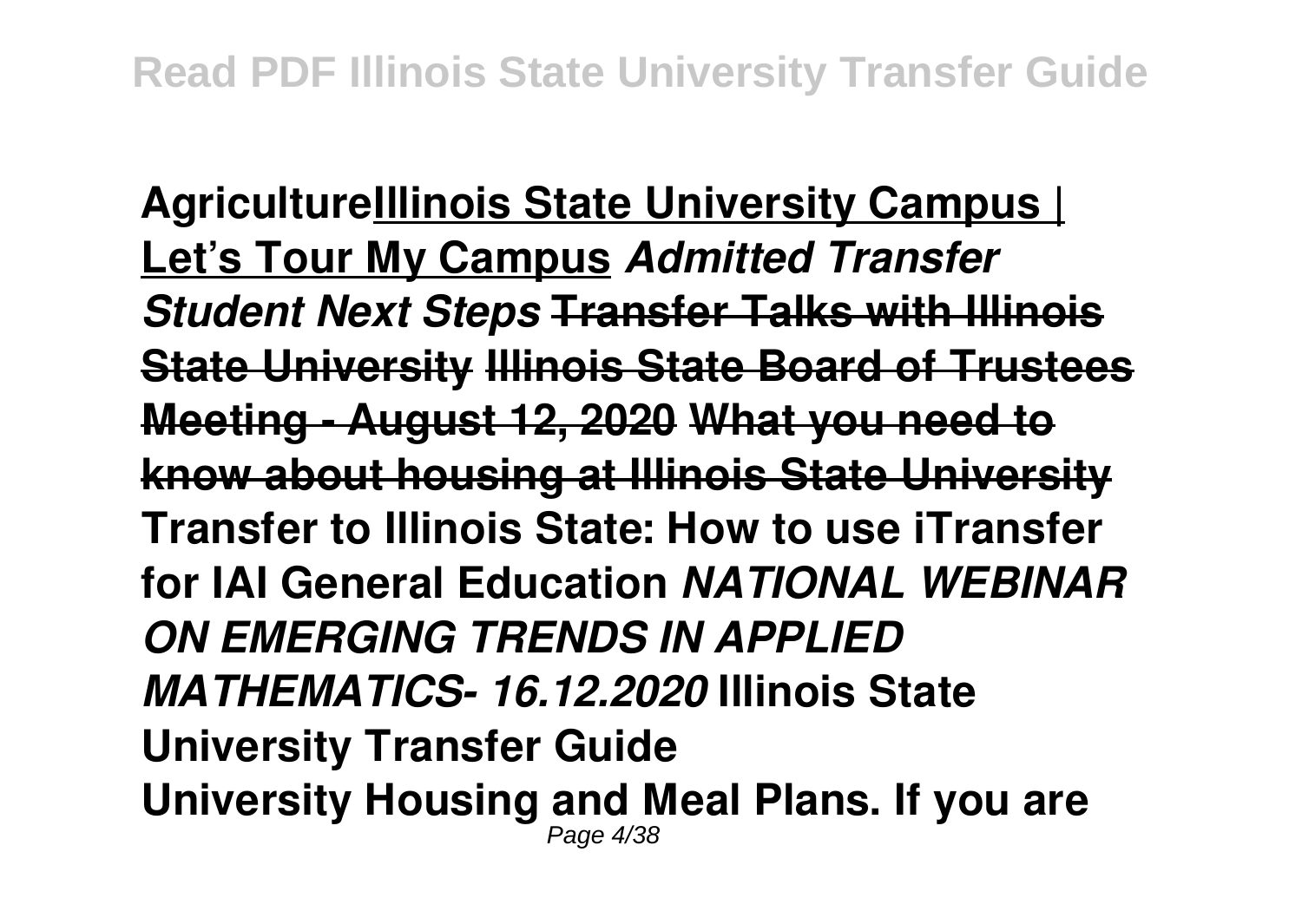**transferring within two years of high school graduation, you must live on campus. Complete your housing contract as early as possible for the best room selection. Places to Live. Housing Specifics > Transfer Themed Living-Learning Community; Meal Plan Options**

**Transfer Students - Illinois State University Course Articulation Guides. Illinois Articulation Initiative (IAI) facilitates the transfer of students from one Illinois institution to another. Both a general education core curriculum and a lower-**Page 5/38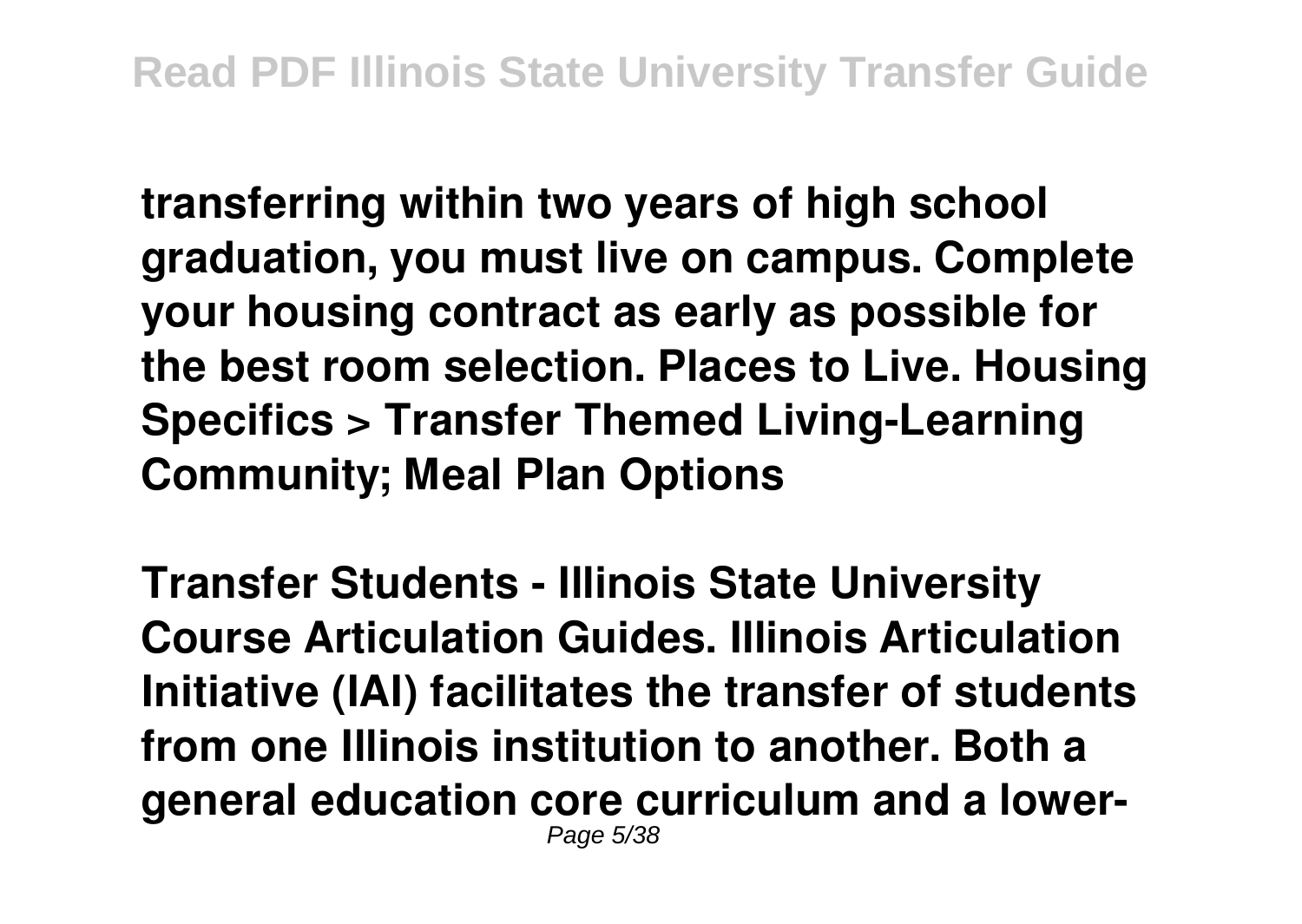**division major recommendation course listing have been developed. Please refer to the Major Transfer Sample Plans of Study for specific suggested courses to take for your desired major.**

**Course Articulation Guides - Illinois State University RECOMMENDED COURSES:All transfer students are encouraged to complete the course equivalencies of En- glish writing I and II (ENG 101 and ENG 145), speech (COM 110), and an IAI-**Page 6/38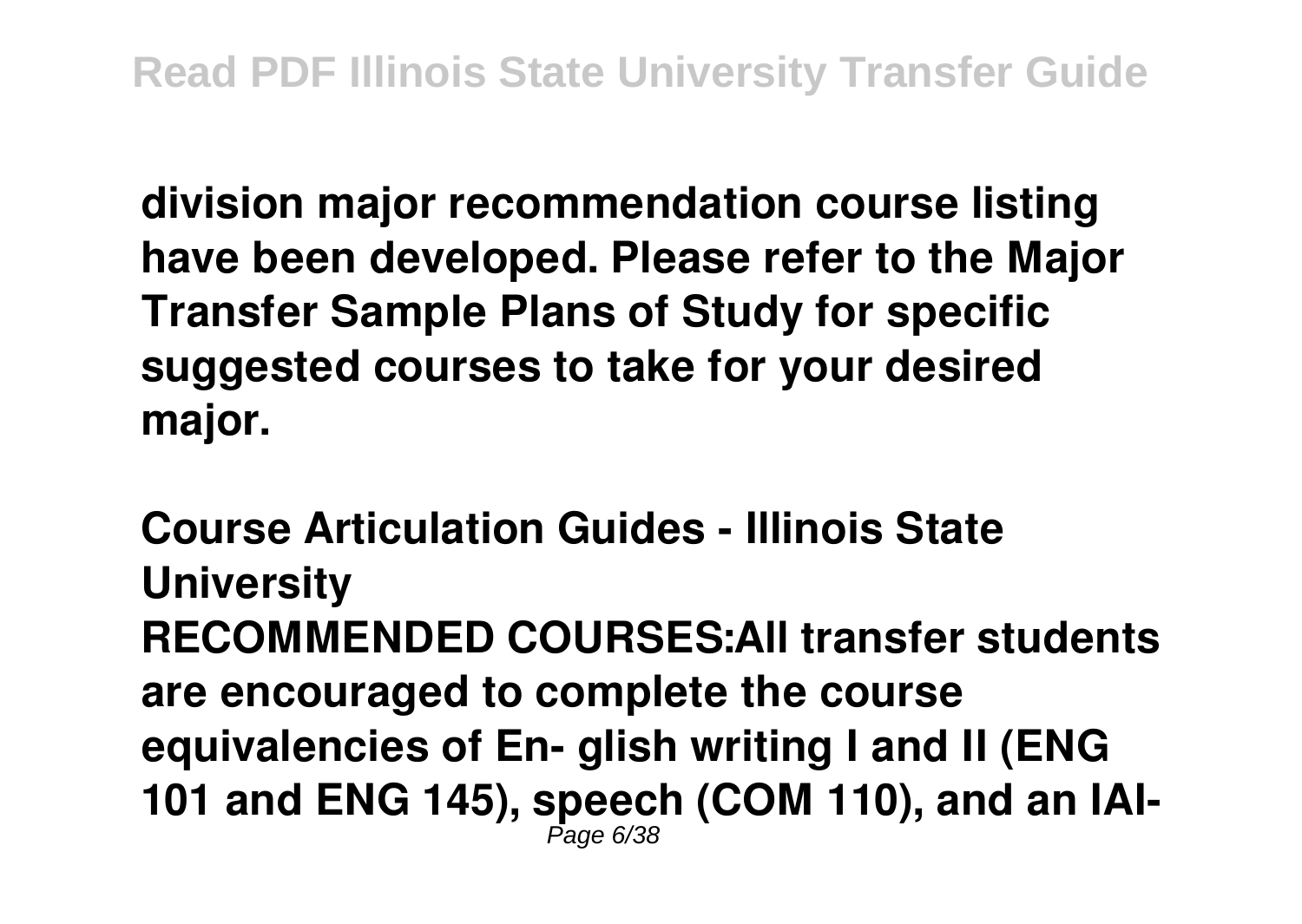**approved math course prior to enrolling at Illinois State. Prerequisite and recommended coursework equivalents can be found online at.**

## **SPRING & SUMMER/FALL 2021 TRANSFER/READMIT**

**Illinois State University is a leading destination for transfer students in Illinois. With 36 percent of our students transferring from other colleges and universities, Illinois State is known for being a transfer-friendly institution. Many programs have required and recommended courses and** Page 7/38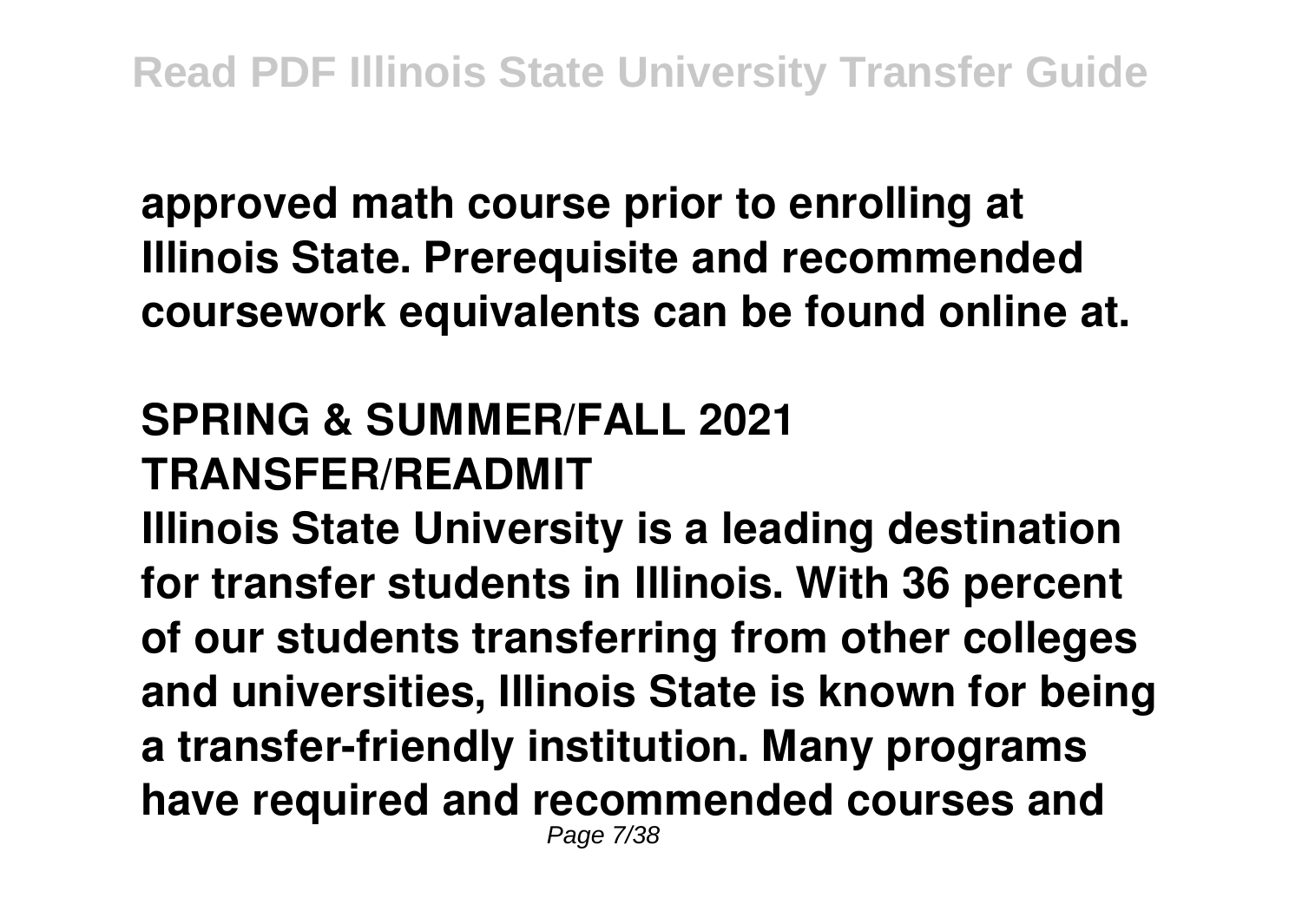**minimum GPA requirements, in addition to the University Requirements listed below.**

**Transfer Student Admission Requirements | Illinois State Illinois State University . TRANSFER GUIDE . 2019-2020 . Normal, IL 61790-2200 . 309-438-2181 . 1-800-366-2478 . http://illinoisstate.edu/ Tuition: \$14,790 per year . Room & Board: \$9,850 per year . Enrollment: 20,784**

#### **Illinois State University TRANSFER GUIDE** Page 8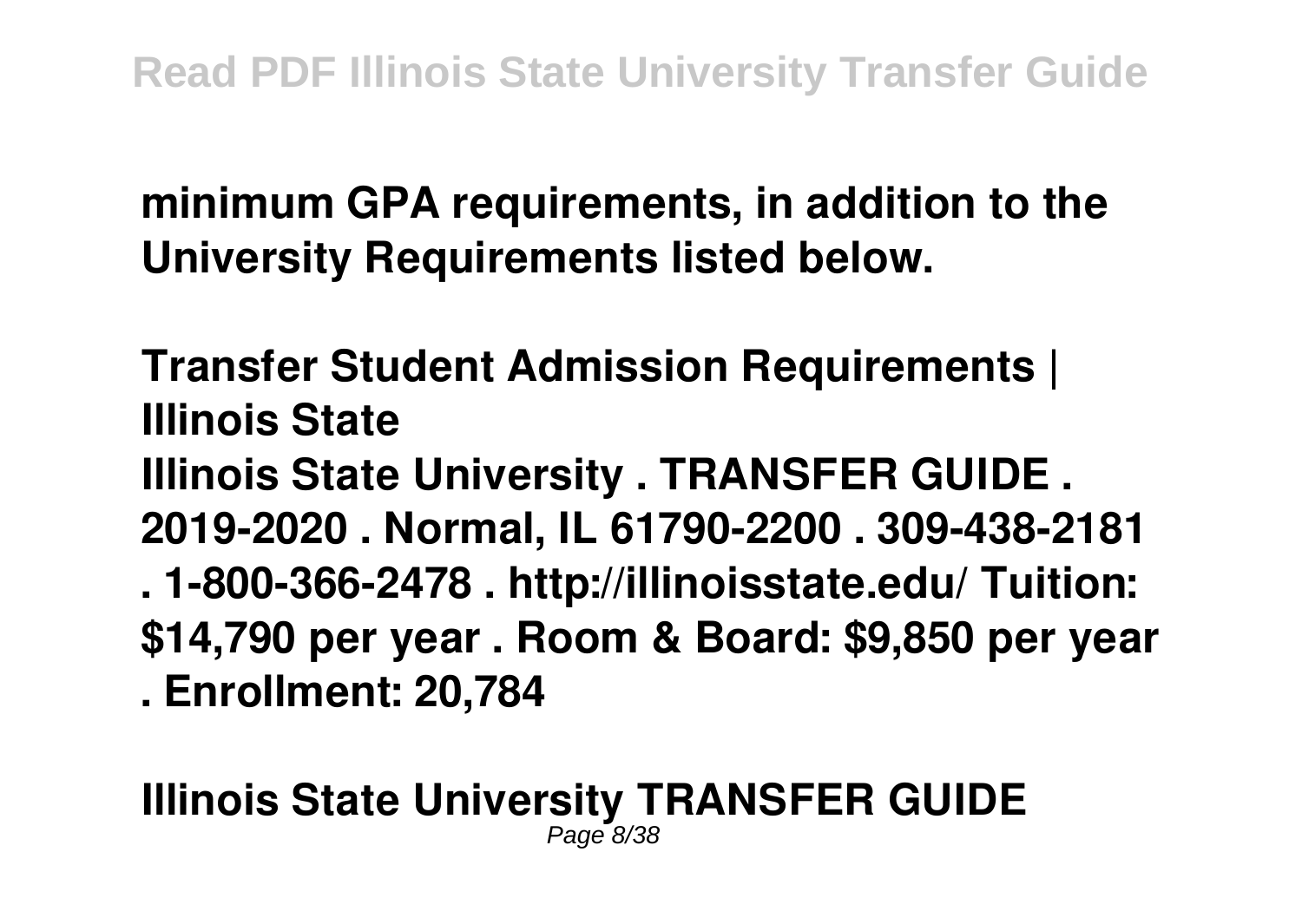**Illinois State University participates in the State of Illinois Reverse Transfer of Credit initiative which helps students who have enrolled at an Illinois community college to complete an associate degree. When a current Illinois State student meets the requirements outlined below, the Office of the University Registrar will contact the student to inform them about reverse transfer.**

**Transfer credit | Registrar - Illinois State Moved Permanently. The document has moved** Page 9/38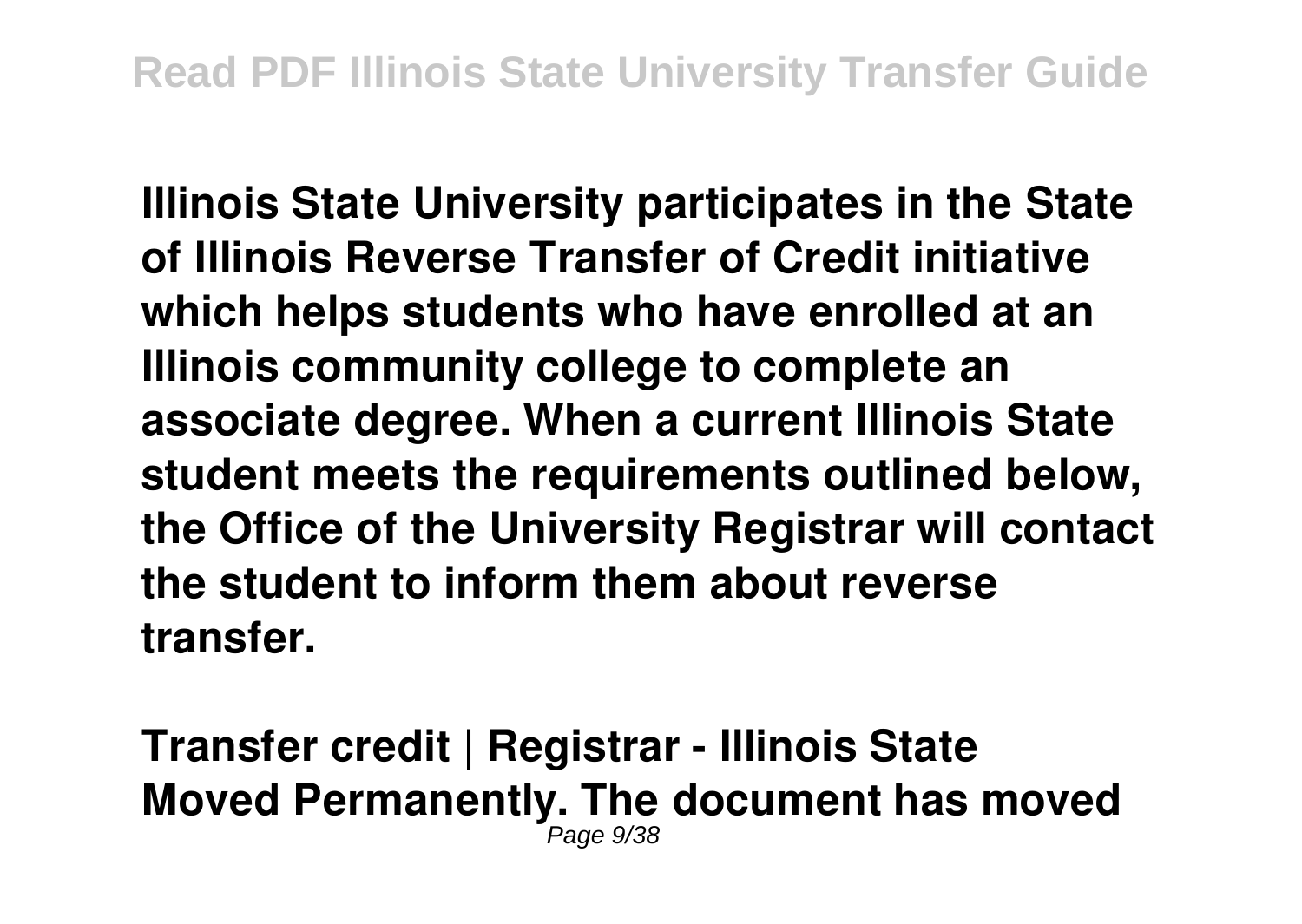#### **here.**

**Illinois State University If you are currently enrolled in a 4-year NASM (National Association of Music Schools) accredited institution, you must provide a completed Transfer Acknowledgement Form. Send the completed form to: Undergraduate Music Admissions Campus Box 5660, Illinois State University Normal, IL 61790-5660. Apply Now; Current Students; Overview**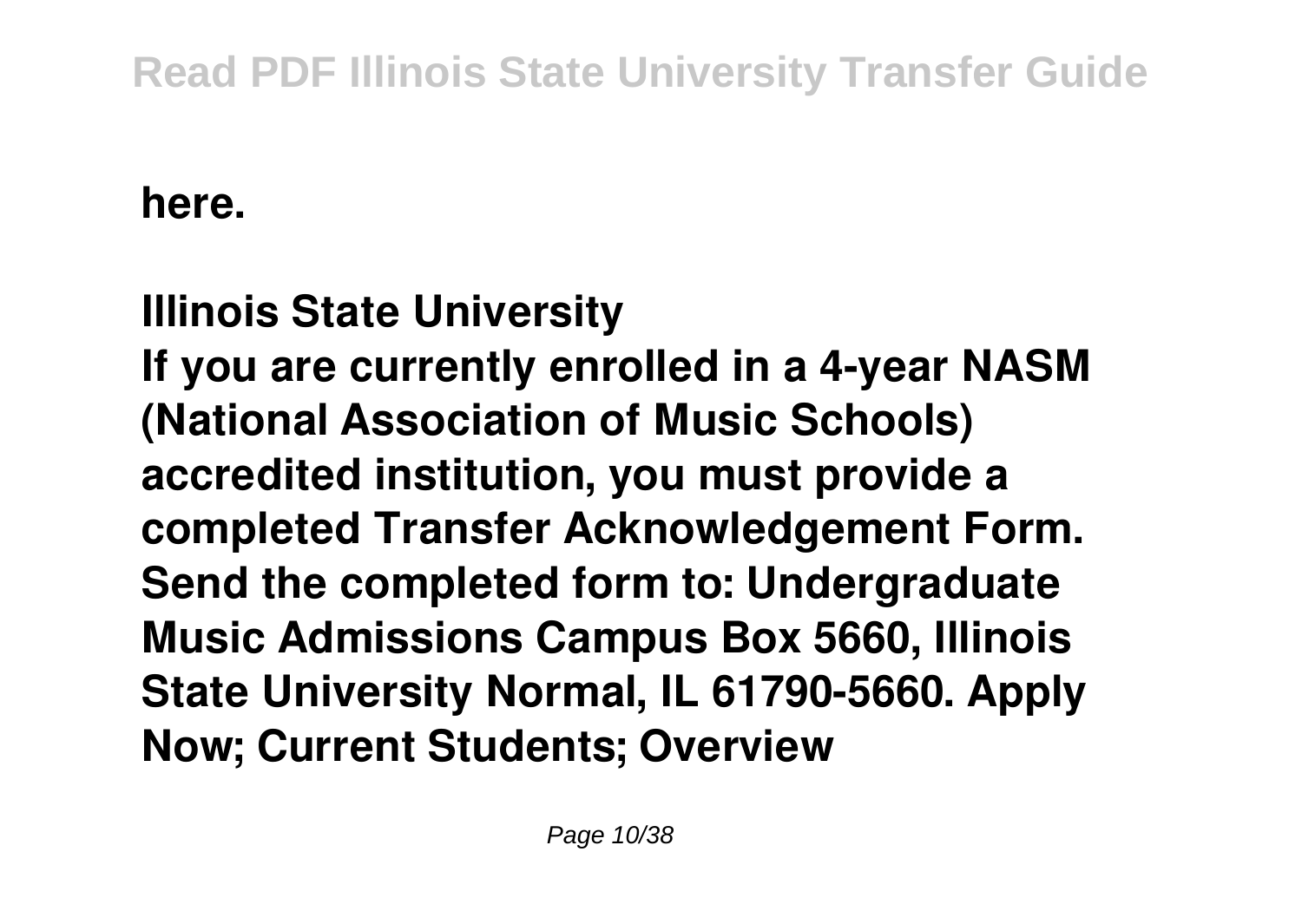**Transfer Students - Illinois State University Transferring Credit. Illinois State accepts a maximum of: 70 semester hours from a two-year institution. 90 semester hours from a four-year institution, OR. combined total of 90 hours from two-year and four-year institutions. We also accept military credit.**

**Transferring Credit - Illinois State University Transfer Guide. Discover prerequisite course and GPA requirements, necessary application materials, and term availability for each program** Page 11/38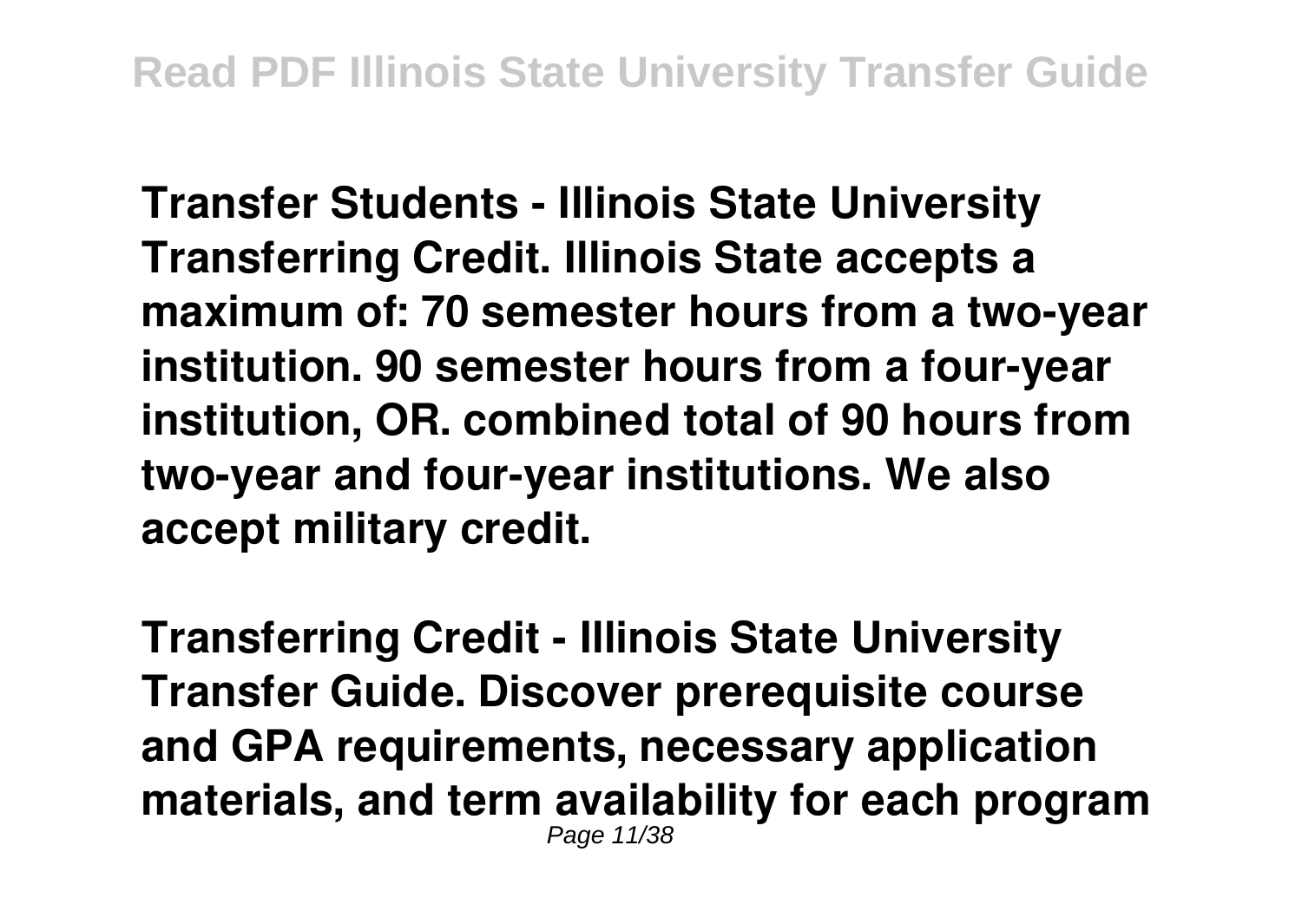**of study. Please note that this directory should only be used as a guideline when planning for transfer. For official requirements please refer to our Transfer Handbook.**

**Transfer Guide - University of Illinois at Urbana–Champaign**

**2. Review transfer requirements and Programs of Study to learn more about degree offerings at Illinois State. To learn more about Illinois State University's Nursing program, visit Mennonite College of Nursing's transfer page. 3. Illinois** Page 12/38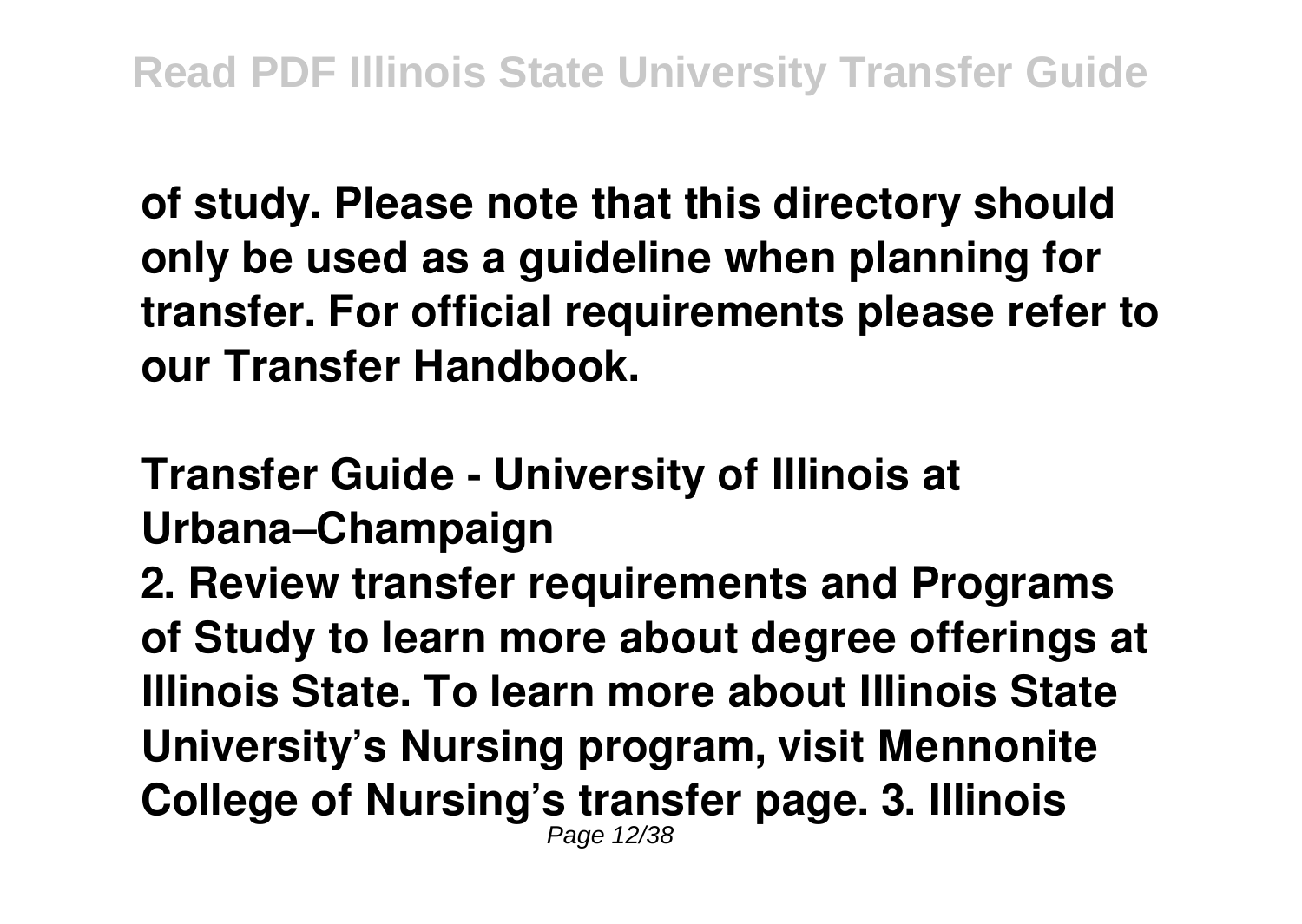#### **State University participates in the Compact Agreement with Moraine Valley.**

#### **Moraine Valley's Illinois State University Transfer Guide**

**If you want to transfer to Illinois, follow the required and recommended course sequences listed in our handbook. Information is subject to change and doesn't constitute a contract between you and Illinois.**

#### **Transfer Handbook, Illinois** Page 13/38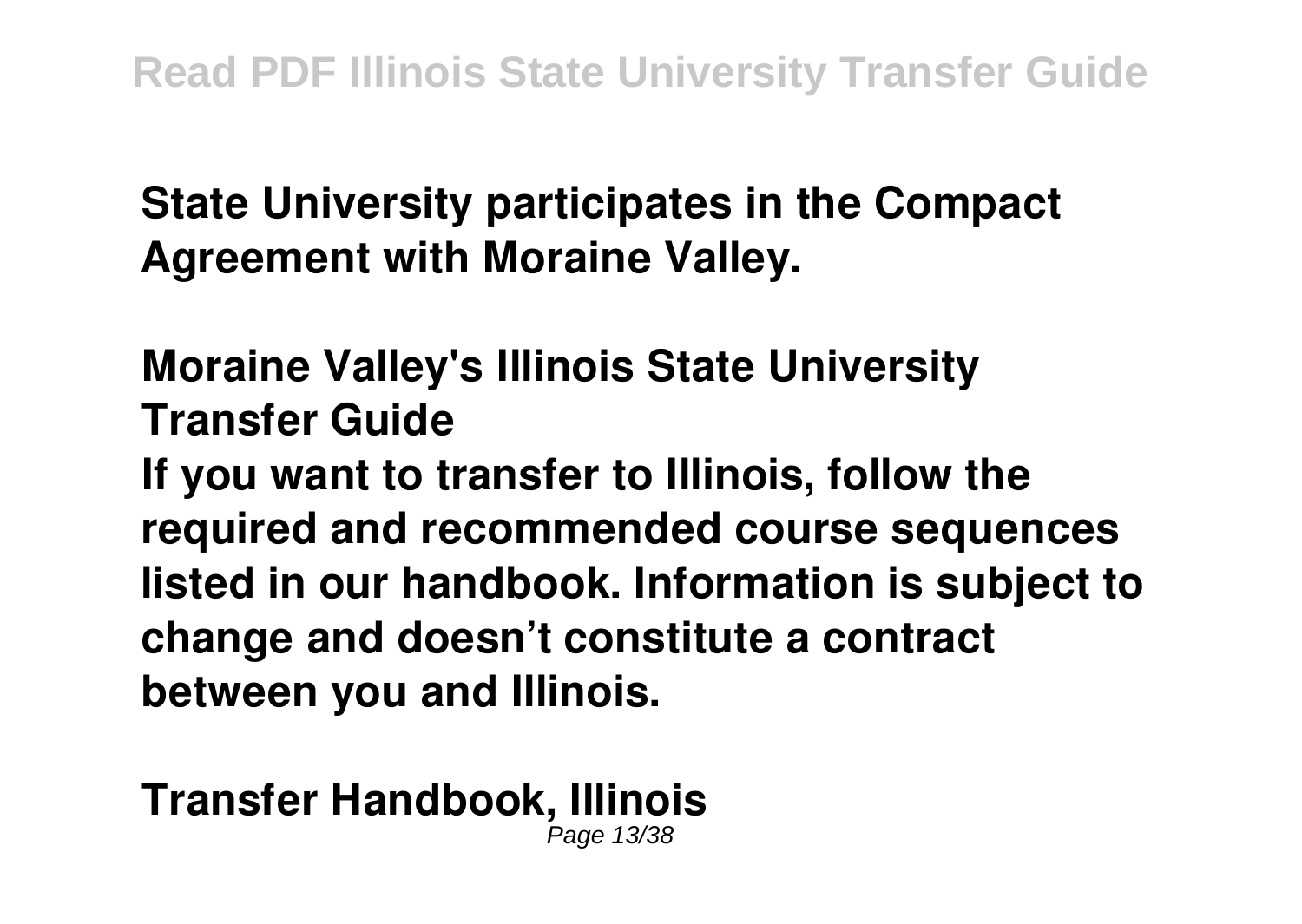**UndergraduateAdmissions Guides are also available outside the Counseling, Advising and Transfer office. They provide useful information including tuition, contact numbers, and application deadlines. Transfer Planning Guides specific to various majors are also available and list a recommended course of study for CLC students. If you are interested in transferring to a college or university outside of Illinois or a college/university not listed below, please consult that college/university's website to learn** Page 14/38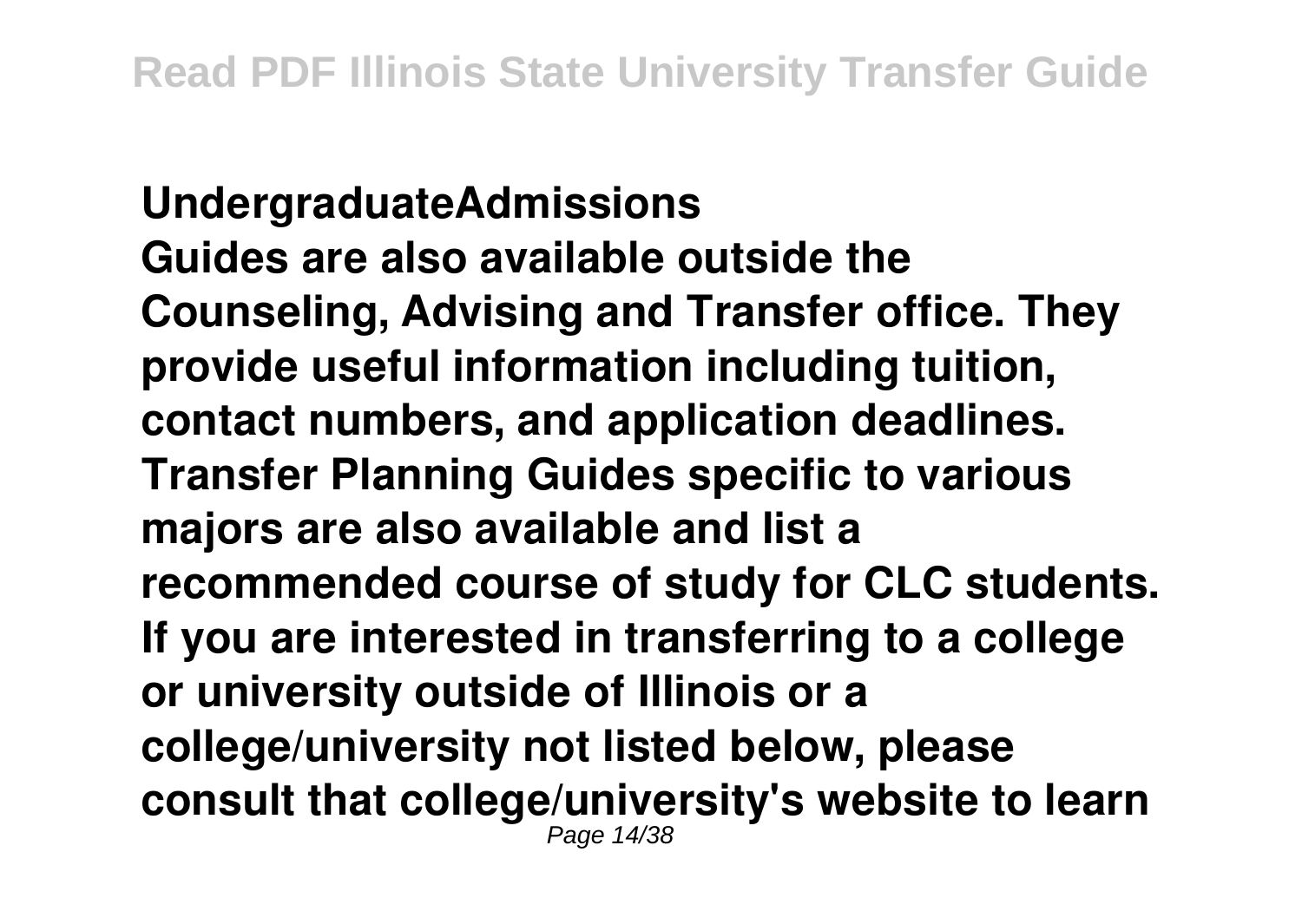#### **about ...**

**Transfer Guides by College | College of Lake County The iTransfer website and the Illinois Articulation Initiative (IAI) transferable General Education Package (GECC) assists students with planning ahead for a successful transfer of higher education coursework within Illinois. iTransfer.org is here to help students with transfer between Illinois institutions of higher education.**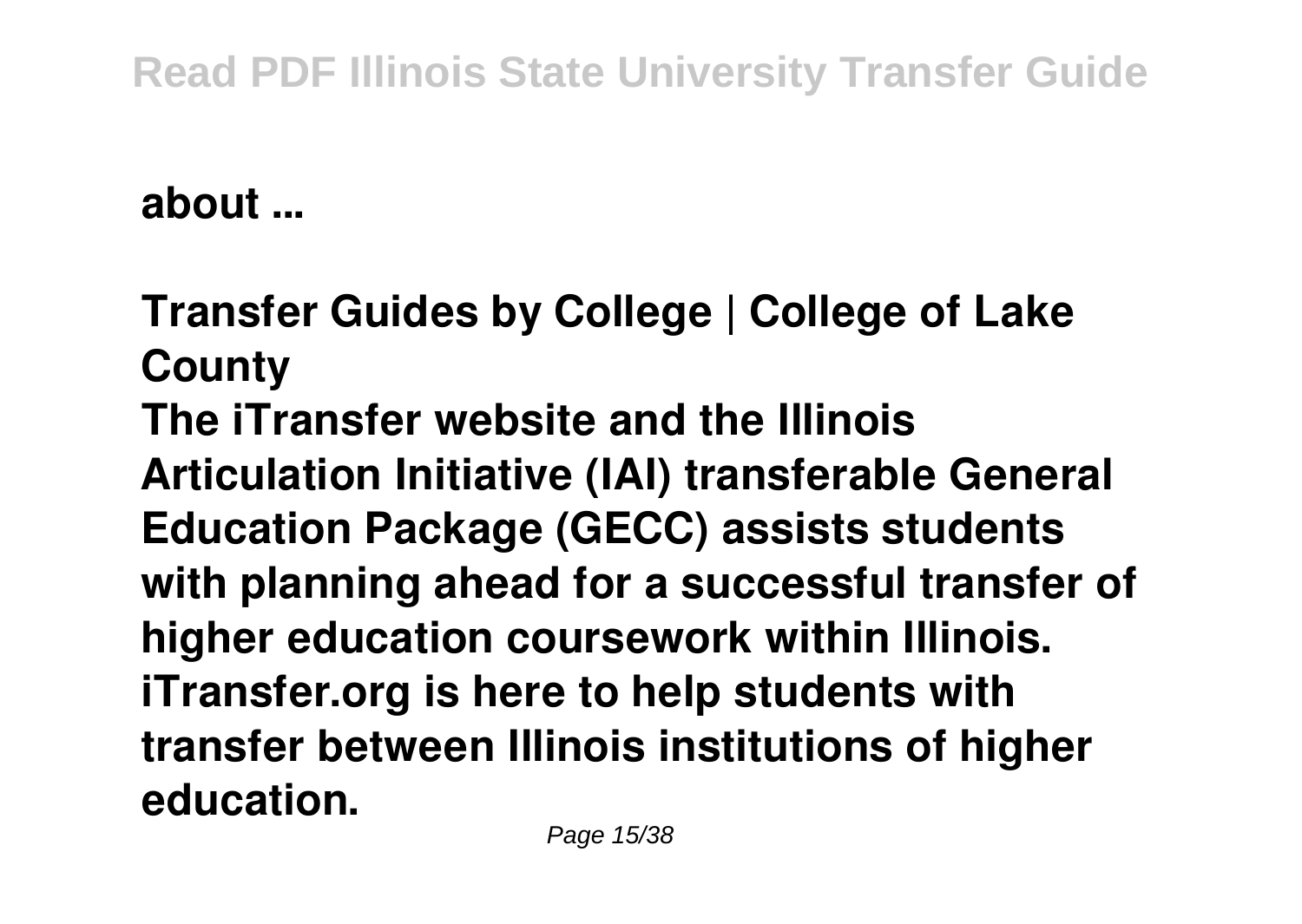#### **iTransfer Home | iTransfer**

**Joliet Junior College Course Articulation Guide‐‐Illinois State University 7/31/2020 Subject Course # ISU Subject ISU Course # Course Title AMALI BS‐SMT Gen Ed IAI AGRI 108 AGR MJEL Elective AGRI 109 AGR MJEL Elective AGRI 110 AGR 190 Intro To Ag Ed AGRI 111 AGR MJEL Elective**

**Joliet Junior College - Illinois State University Accepted applicants who complete prerequisite** Page 16/38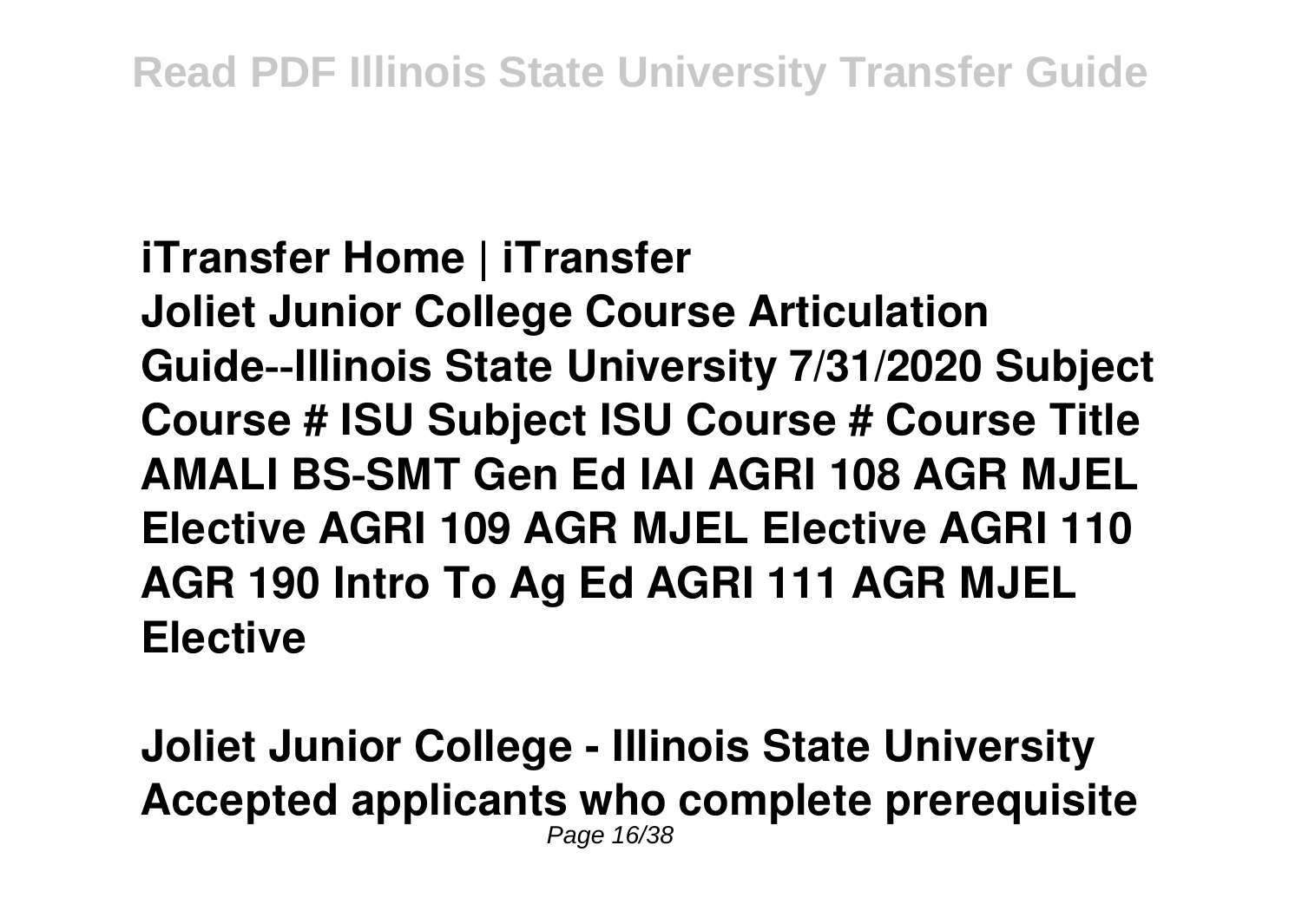**courses that transfer into Illinois State University as a major elective or non-major elective instead of as the Illinois State University prerequisite course numbers listed above may prepare a Transferability Form and submit it to Mennonite College of Nursing for review.**

**Transfer | Mennonite College of Nursing - Illinois State**

**Transfer your credits to the college of your choice through our articulation agreements with hundreds of prestigious universities. Finish the** Page 17/38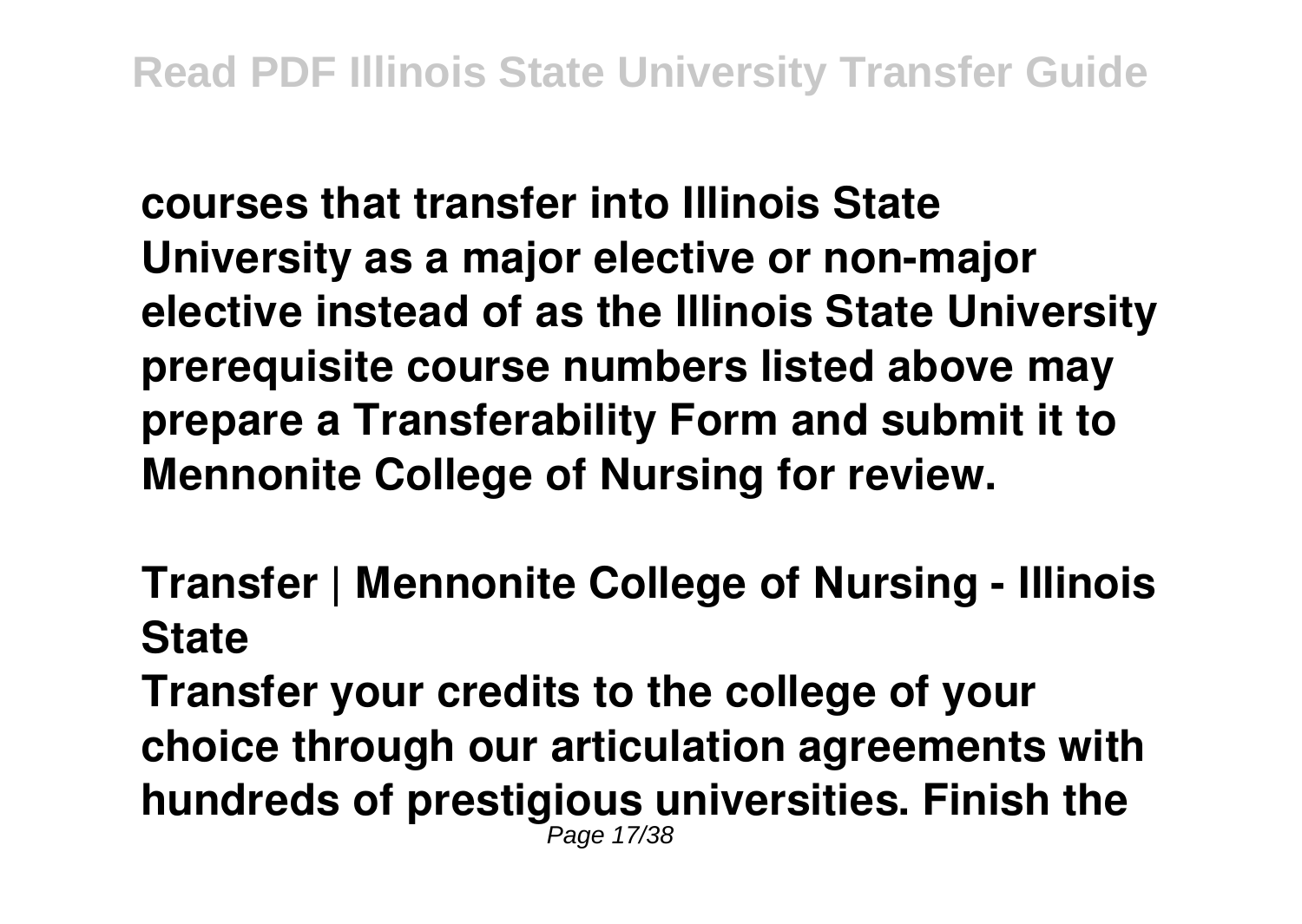**last two years of college at the four-year university of your choice. Save thousands of dollars and graduate with a diploma from your four-year university.**

**Transfer Information: Harper College 12 Reasons to Stay in Illinois: Admissions guide for the state's 12 public institutions Campus Pride: Links to LGBTQ resources at colleges and universities Campus Reel: A video and VR platform to help you find your dream school College Navigator: Free consumer information** Page 18/38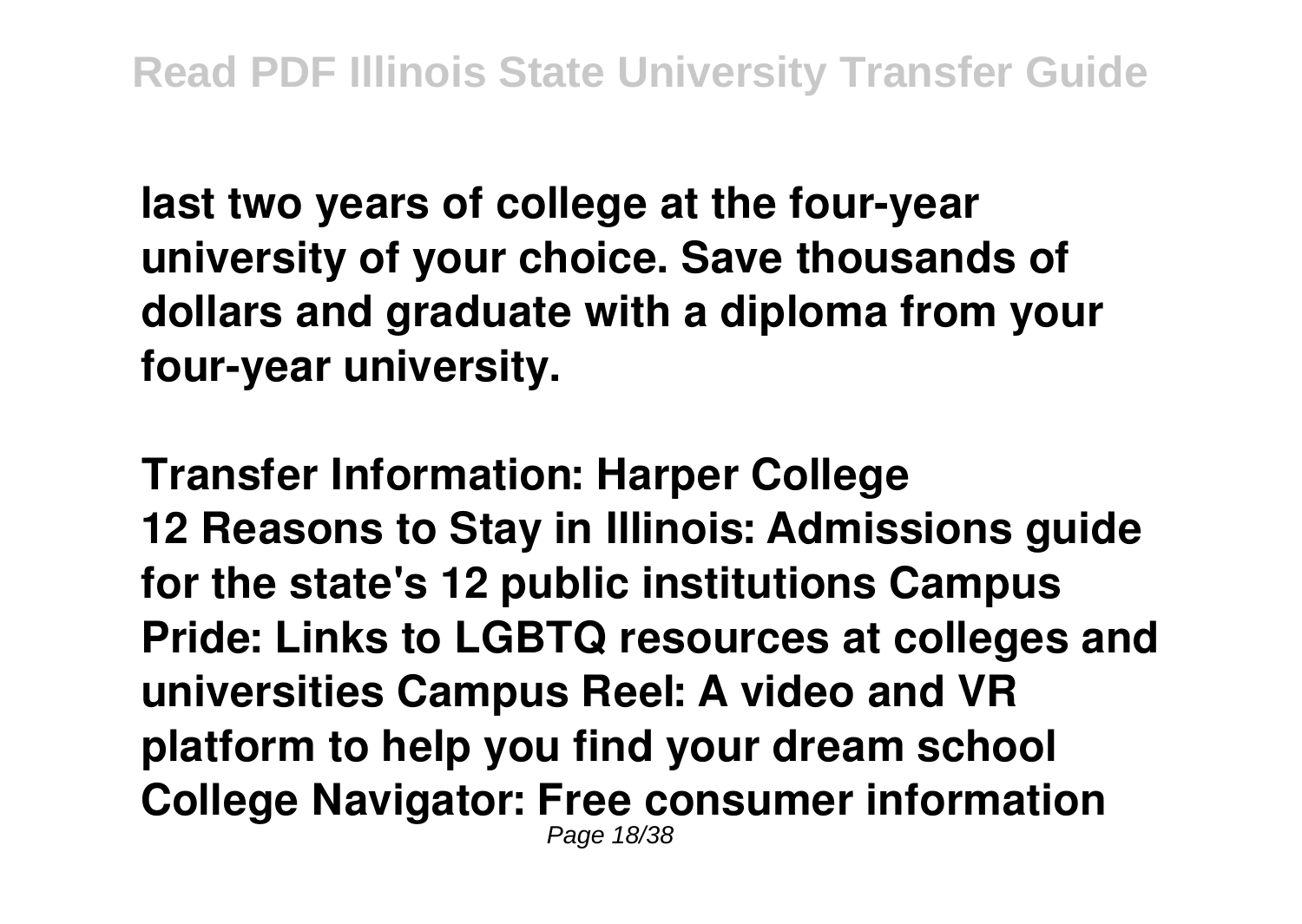### **tool designed to help you research schools and clarify your transfer options ...**

**Transfer Information | Joliet Junior College This guide provides instructions on setting up an account and how to use the Zotero platform. Skip to main content. It looks like you're using Internet Explorer 11 or older. This website works best with modern browsers such as the latest versions of Chrome, Firefox, Safari, and Edge. ... Illinois State University Campus Box 8900 201 North ...**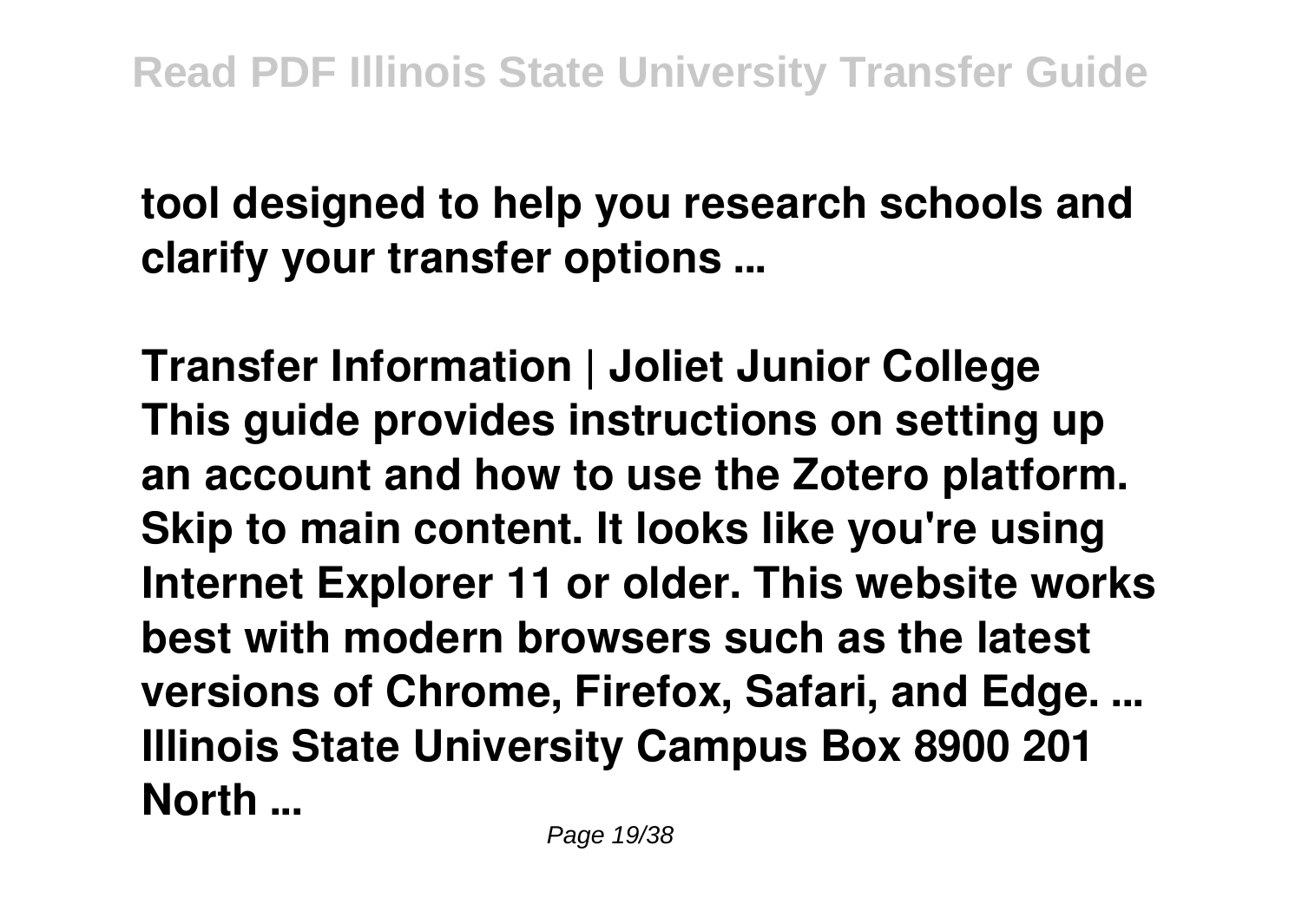*Illinois State University Transfer Application Walkthrough Transfer to Illinois State: How to use the Community College Transfer Guides* **Illinois State University Freshman Application Walkthrough The Illinois State Transfer Experience - Education Tips to know before applying to college with Illinois State University** *Transfer Reflections: From community college to Illinois State Transfer Reflections: From* Page 20/38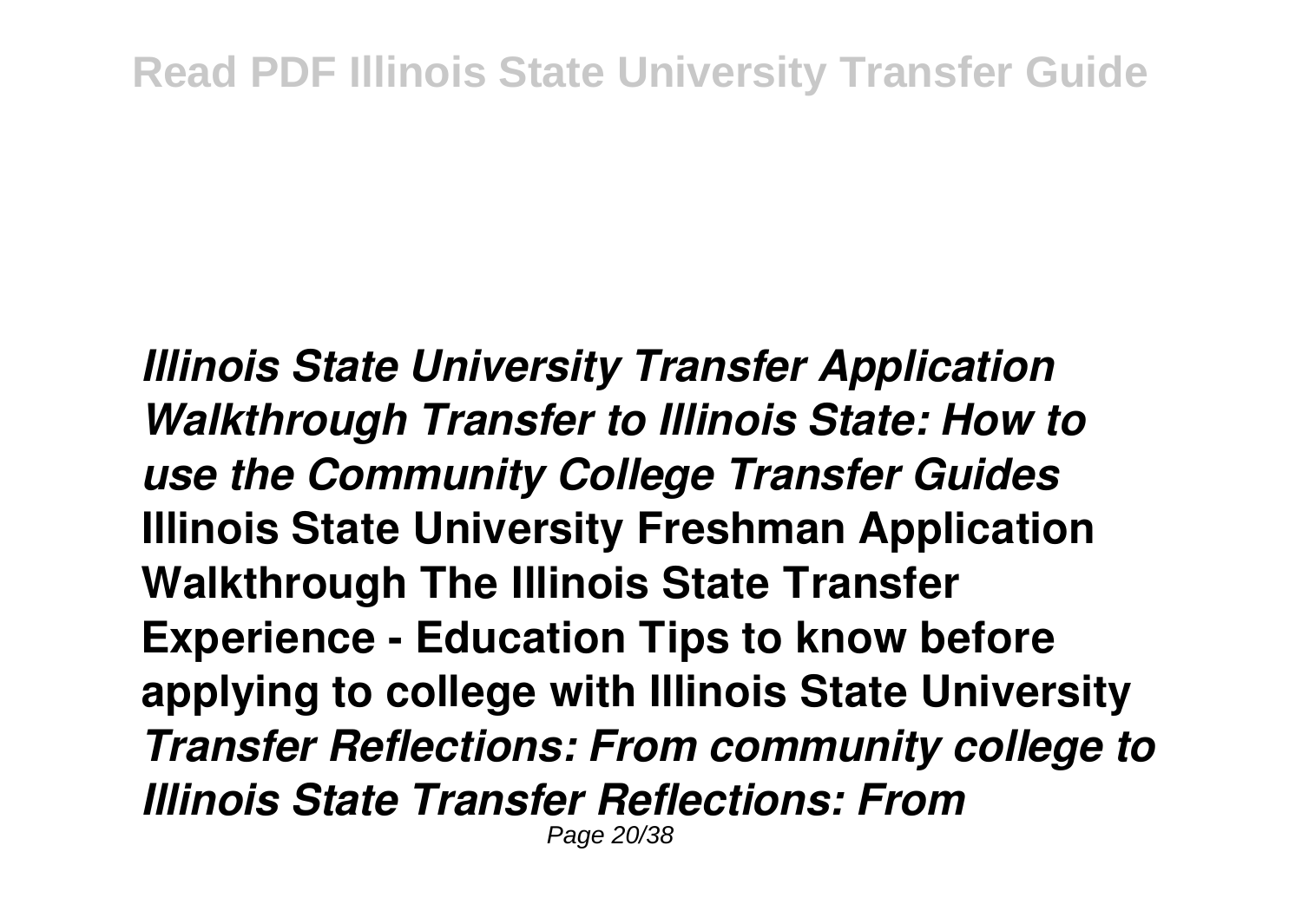*Heartland Community College to Illinois State* **Transfer Reflections: From a four-year university to Illinois State My transfer student experience at Illinois State University Week- Illinois State University Housing at Illinois State University The Illinois State Transfer Experience - Business COLLEGE TRANSFER PROCESS \u0026 TIPS: How I Was Accepted and Transferred from a State College to UChicago** *College Transfer Advice | what you need to know before you transfer DORM TOUR: ILLINOIS STATE UNIVERSITY Illinois State University* Page 21/38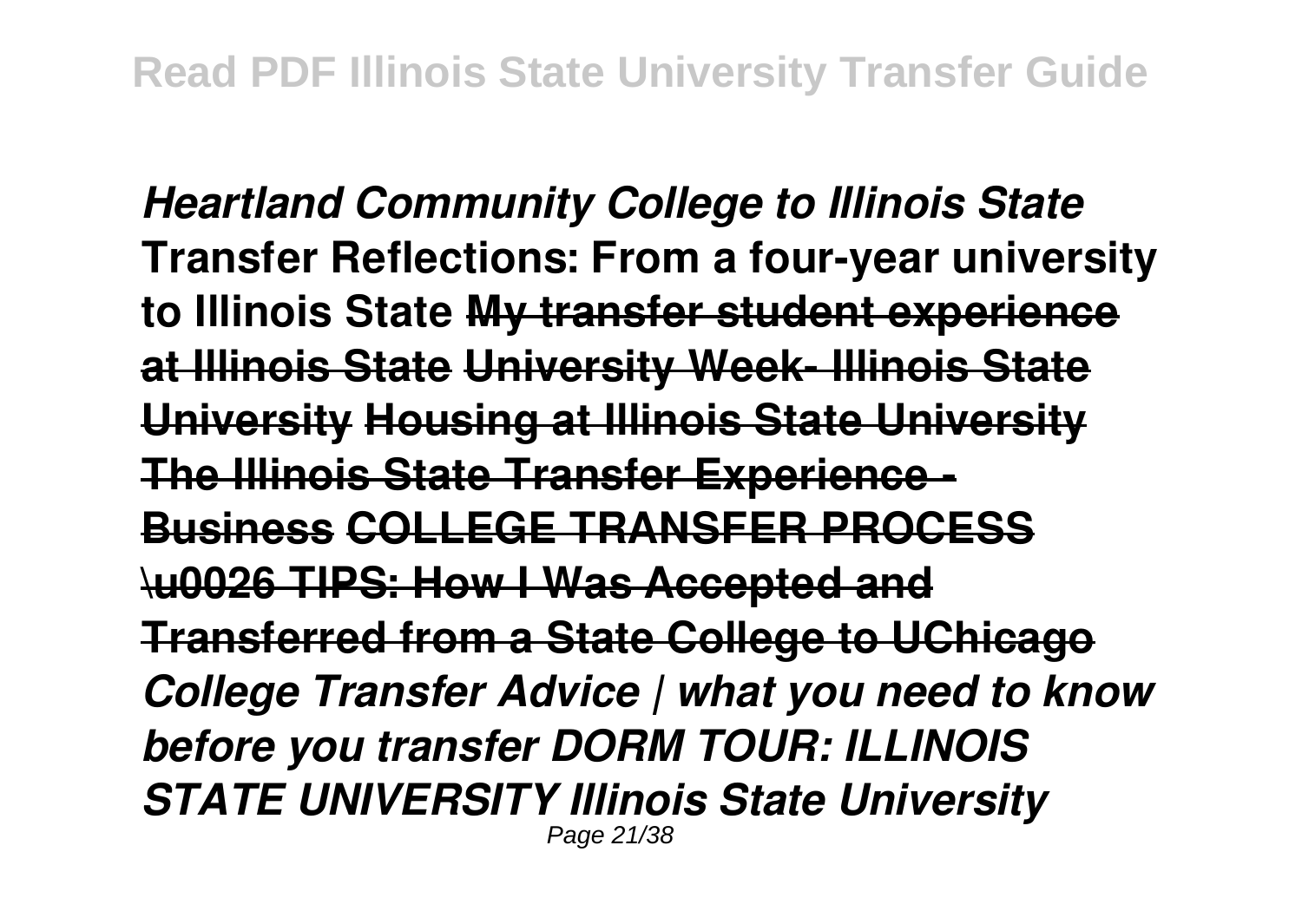#### *Quad Tour*

**My Experience Transferring Colleges | everything you need to know about the process! RUSH VLOG 2019 - illinois state university My Thoughts On Illinois State University! Illinois State University Dorm Room Tour | Sammy Jean A Day In The Life At Illinois State University! Yale University Q\u0026A | w/ Freshmen Students** 

**The Illinois State Transfer Experience - AgricultureIllinois State University Campus | Let's Tour My Campus** *Admitted Transfer* Page 22/38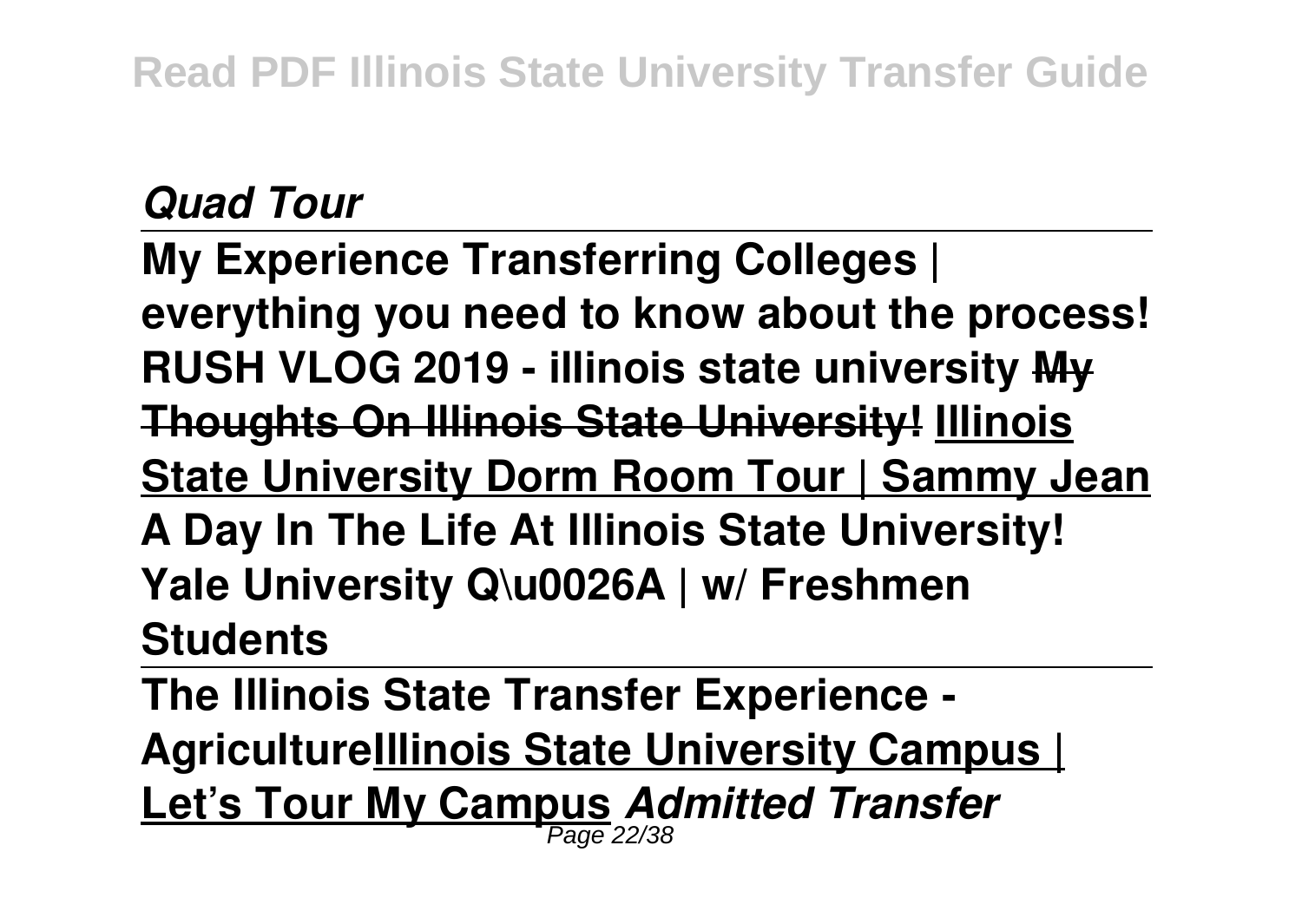*Student Next Steps* **Transfer Talks with Illinois State University Illinois State Board of Trustees Meeting - August 12, 2020 What you need to know about housing at Illinois State University Transfer to Illinois State: How to use iTransfer for IAI General Education** *NATIONAL WEBINAR ON EMERGING TRENDS IN APPLIED MATHEMATICS- 16.12.2020* **Illinois State University Transfer Guide University Housing and Meal Plans. If you are transferring within two years of high school graduation, you must live on campus. Complete** Page 23/38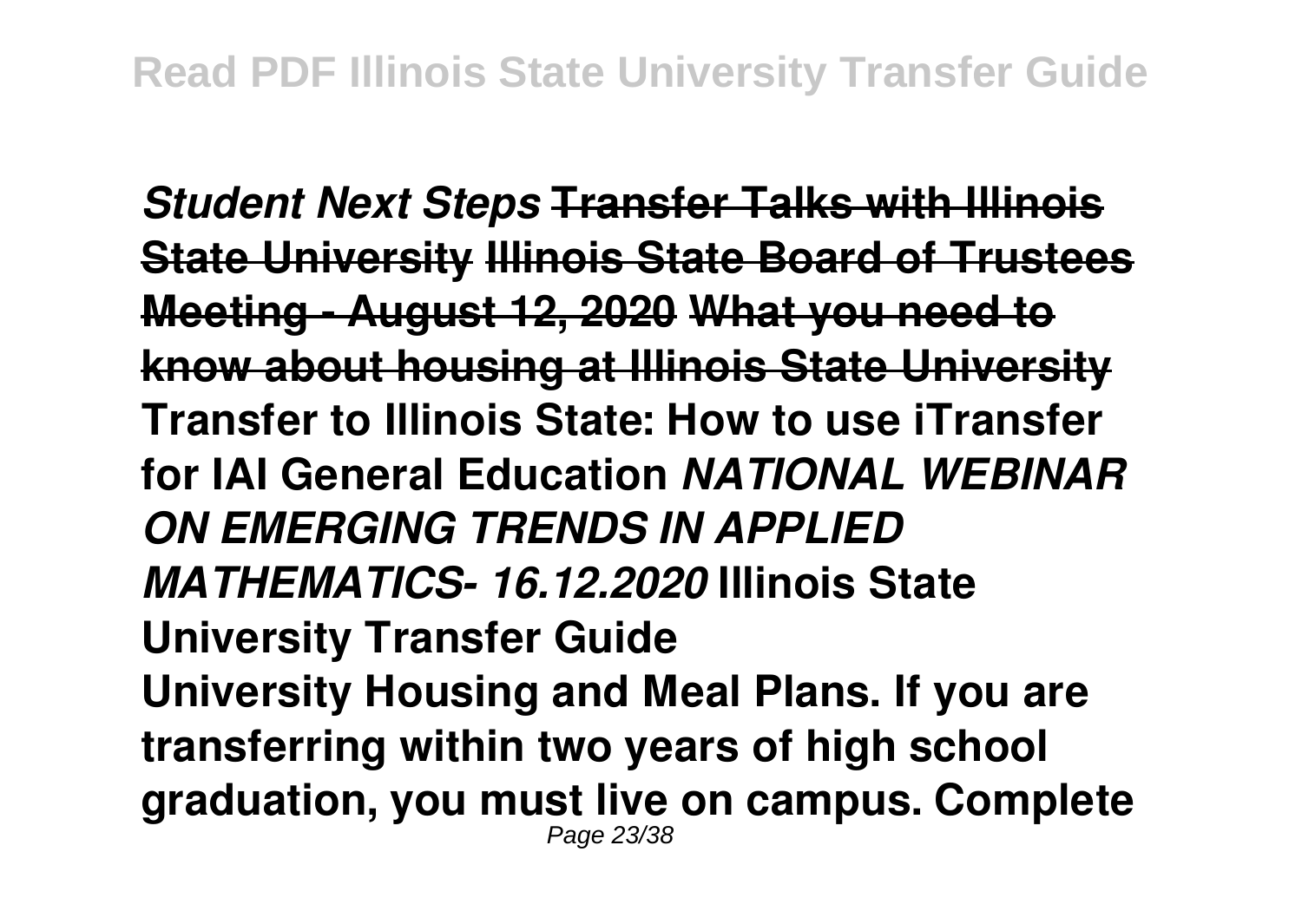**your housing contract as early as possible for the best room selection. Places to Live. Housing Specifics > Transfer Themed Living-Learning Community; Meal Plan Options**

**Transfer Students - Illinois State University Course Articulation Guides. Illinois Articulation Initiative (IAI) facilitates the transfer of students from one Illinois institution to another. Both a general education core curriculum and a lowerdivision major recommendation course listing have been developed. Please refer to the Major** Page 24/38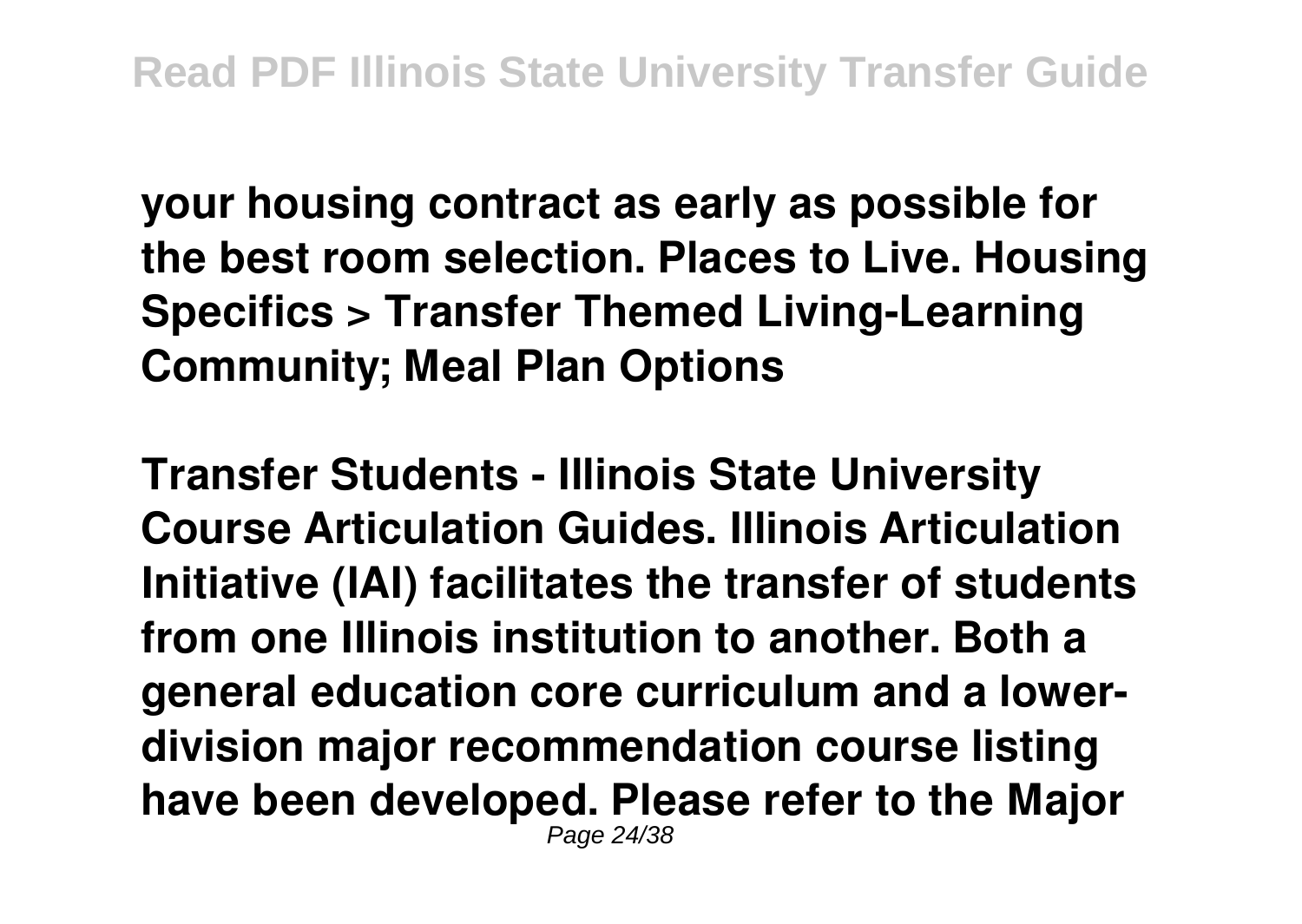**Transfer Sample Plans of Study for specific suggested courses to take for your desired major.**

**Course Articulation Guides - Illinois State University RECOMMENDED COURSES:All transfer students are encouraged to complete the course equivalencies of En- glish writing I and II (ENG 101 and ENG 145), speech (COM 110), and an IAIapproved math course prior to enrolling at Illinois State. Prerequisite and recommended** Page 25/38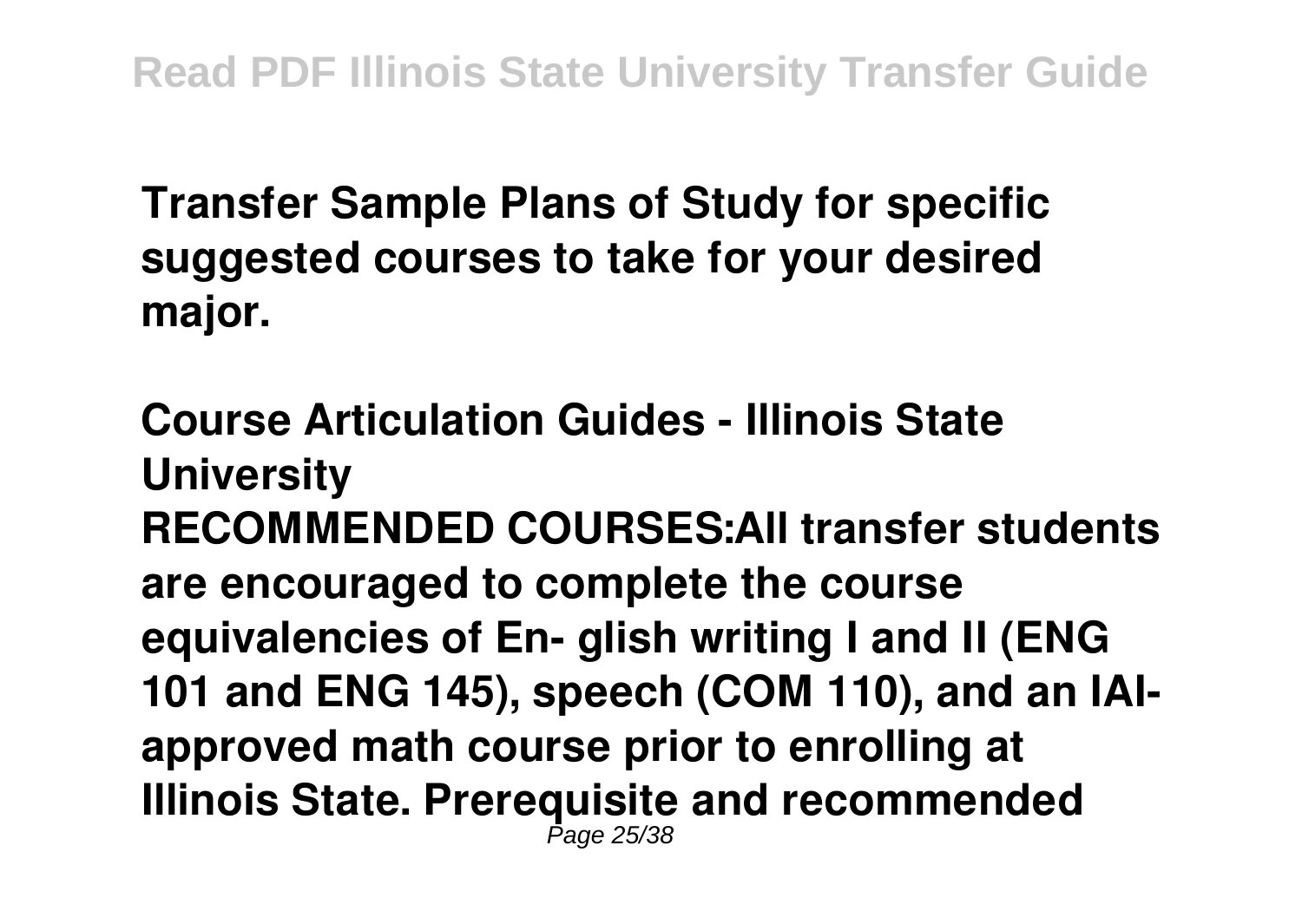#### **coursework equivalents can be found online at.**

### **SPRING & SUMMER/FALL 2021 TRANSFER/READMIT**

**Illinois State University is a leading destination for transfer students in Illinois. With 36 percent of our students transferring from other colleges and universities, Illinois State is known for being a transfer-friendly institution. Many programs have required and recommended courses and minimum GPA requirements, in addition to the University Requirements listed below.**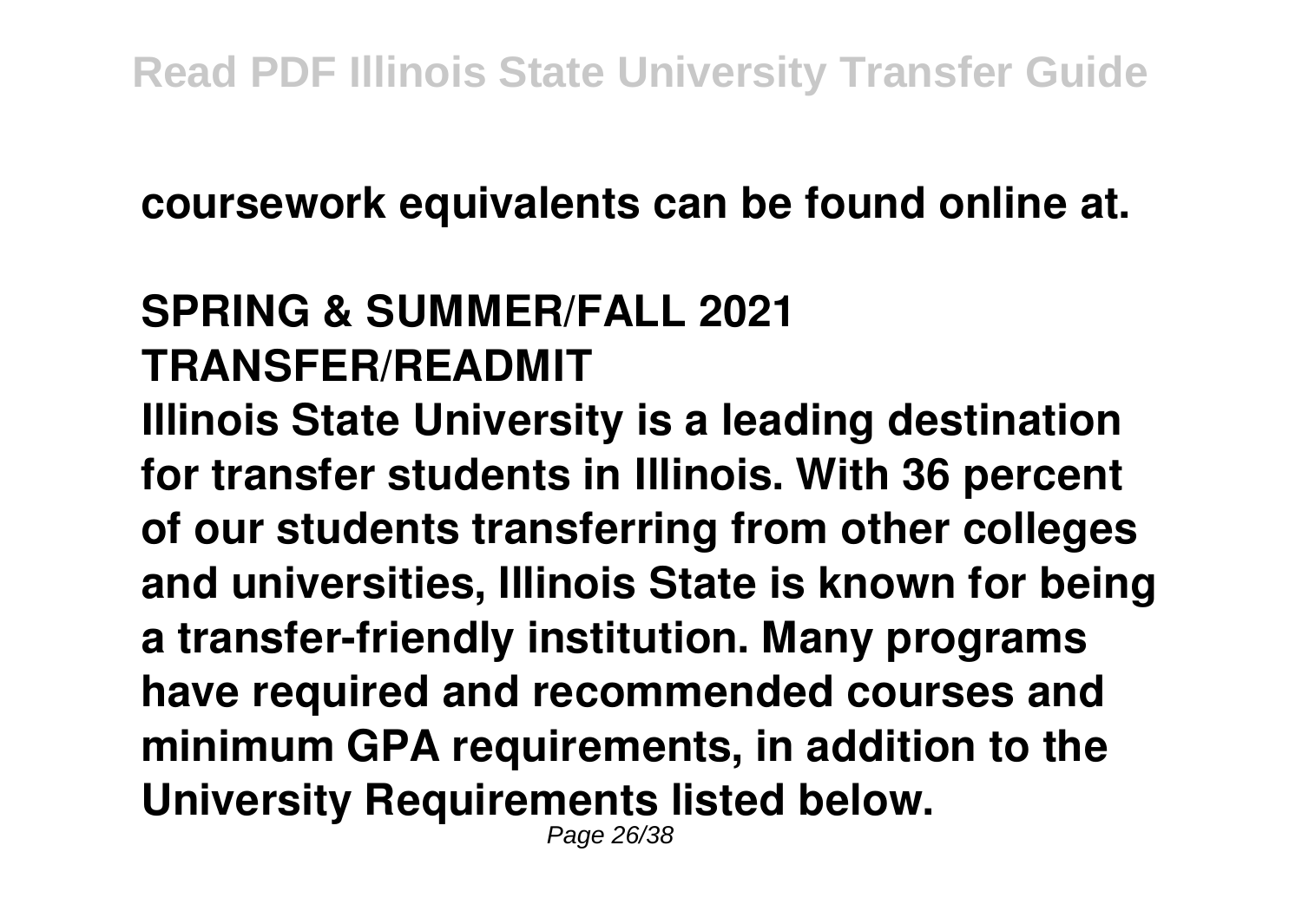**Transfer Student Admission Requirements | Illinois State**

**Illinois State University . TRANSFER GUIDE . 2019-2020 . Normal, IL 61790-2200 . 309-438-2181 . 1-800-366-2478 . http://illinoisstate.edu/ Tuition: \$14,790 per year . Room & Board: \$9,850 per year**

**. Enrollment: 20,784**

**Illinois State University TRANSFER GUIDE Illinois State University participates in the State of Illinois Reverse Transfer of Credit initiative** Page 27/38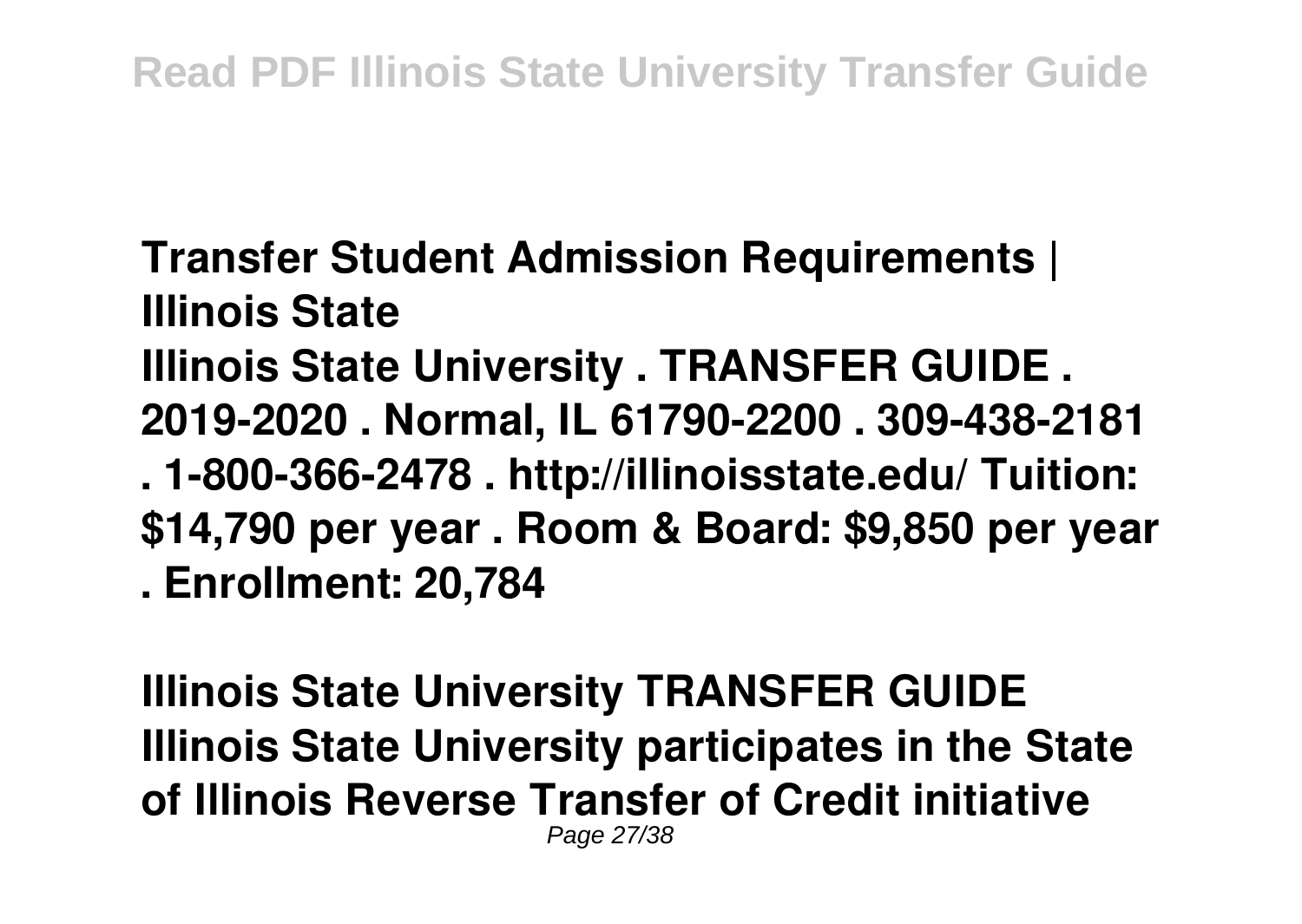**which helps students who have enrolled at an Illinois community college to complete an associate degree. When a current Illinois State student meets the requirements outlined below, the Office of the University Registrar will contact the student to inform them about reverse transfer.**

**Transfer credit | Registrar - Illinois State Moved Permanently. The document has moved here.**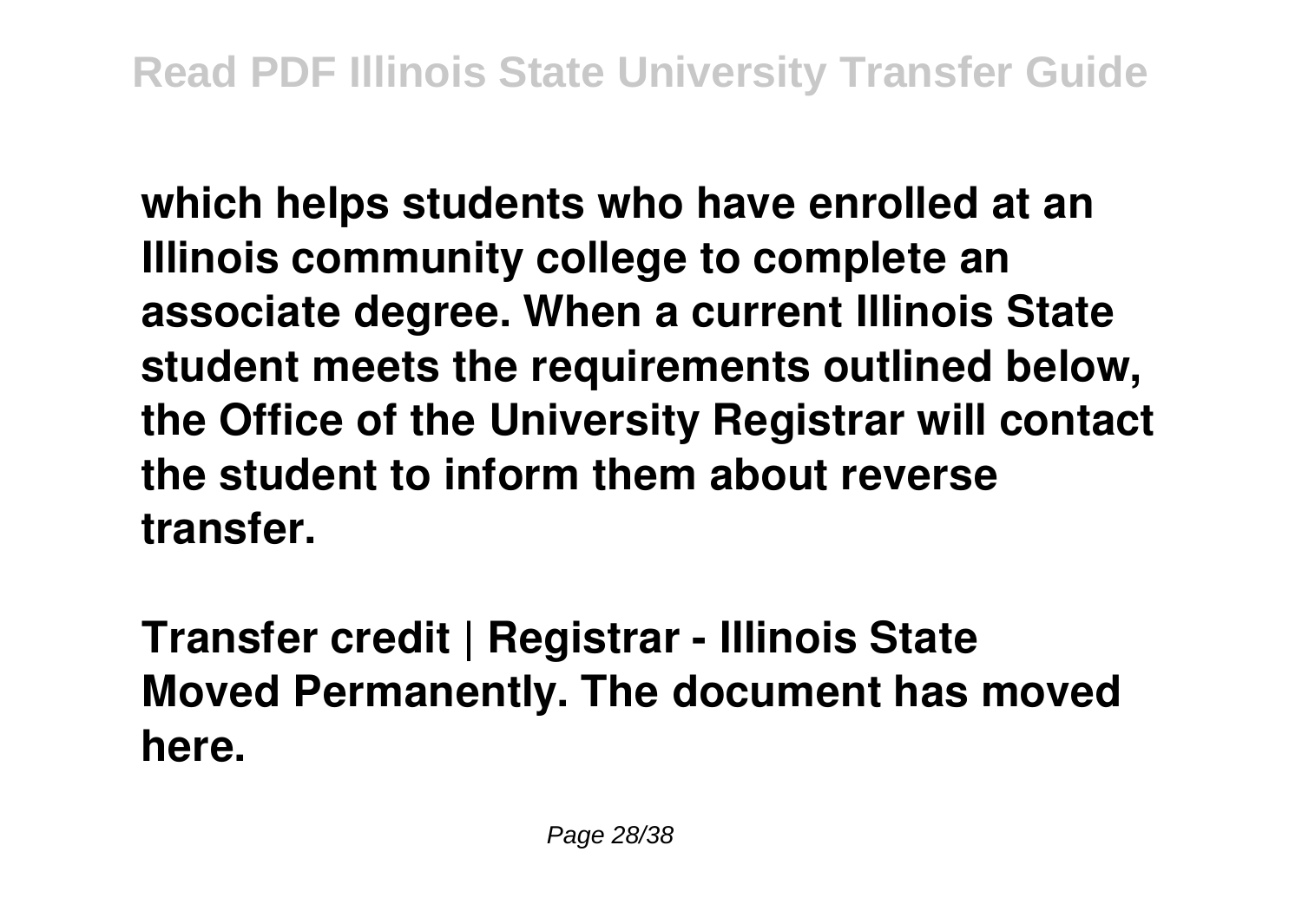### **Illinois State University If you are currently enrolled in a 4-year NASM (National Association of Music Schools) accredited institution, you must provide a completed Transfer Acknowledgement Form. Send the completed form to: Undergraduate Music Admissions Campus Box 5660, Illinois State University Normal, IL 61790-5660. Apply Now; Current Students; Overview**

**Transfer Students - Illinois State University Transferring Credit. Illinois State accepts a** Page 29/38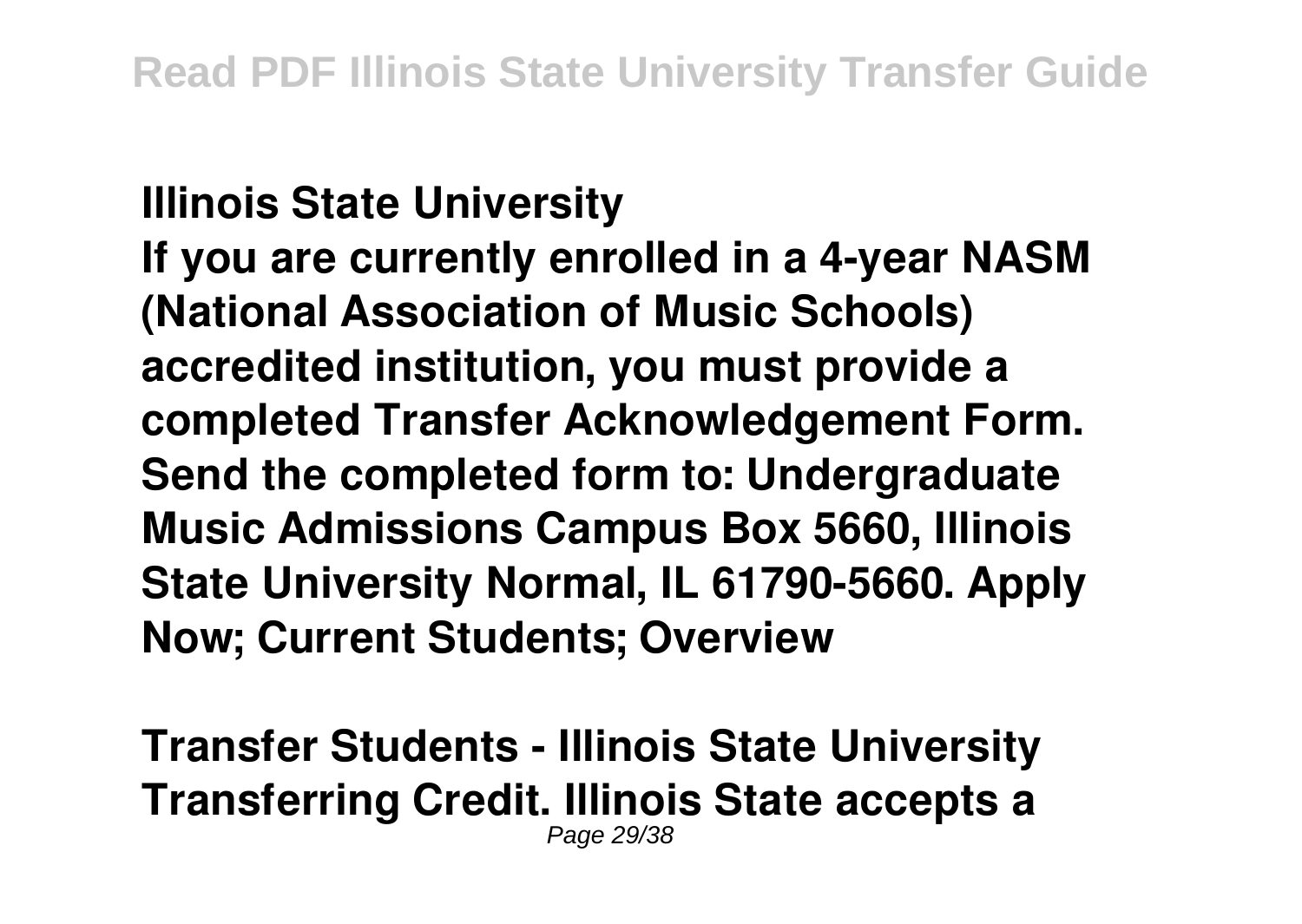**maximum of: 70 semester hours from a two-year institution. 90 semester hours from a four-year institution, OR. combined total of 90 hours from two-year and four-year institutions. We also accept military credit.**

**Transferring Credit - Illinois State University Transfer Guide. Discover prerequisite course and GPA requirements, necessary application materials, and term availability for each program of study. Please note that this directory should only be used as a guideline when planning for** Page 30/38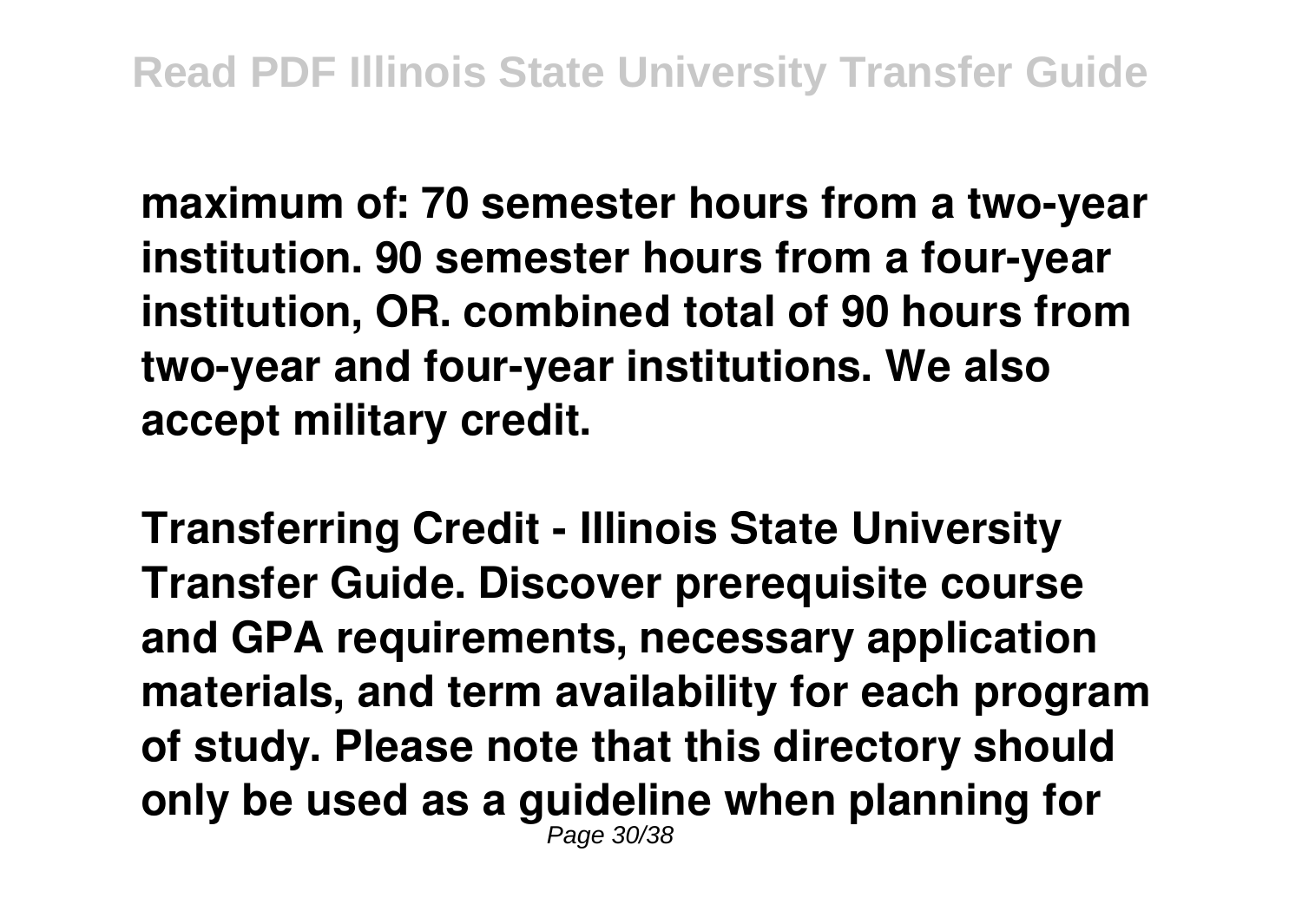#### **transfer. For official requirements please refer to our Transfer Handbook.**

### **Transfer Guide - University of Illinois at Urbana–Champaign**

**2. Review transfer requirements and Programs of Study to learn more about degree offerings at Illinois State. To learn more about Illinois State University's Nursing program, visit Mennonite College of Nursing's transfer page. 3. Illinois State University participates in the Compact Agreement with Moraine Valley.**

Page 31/38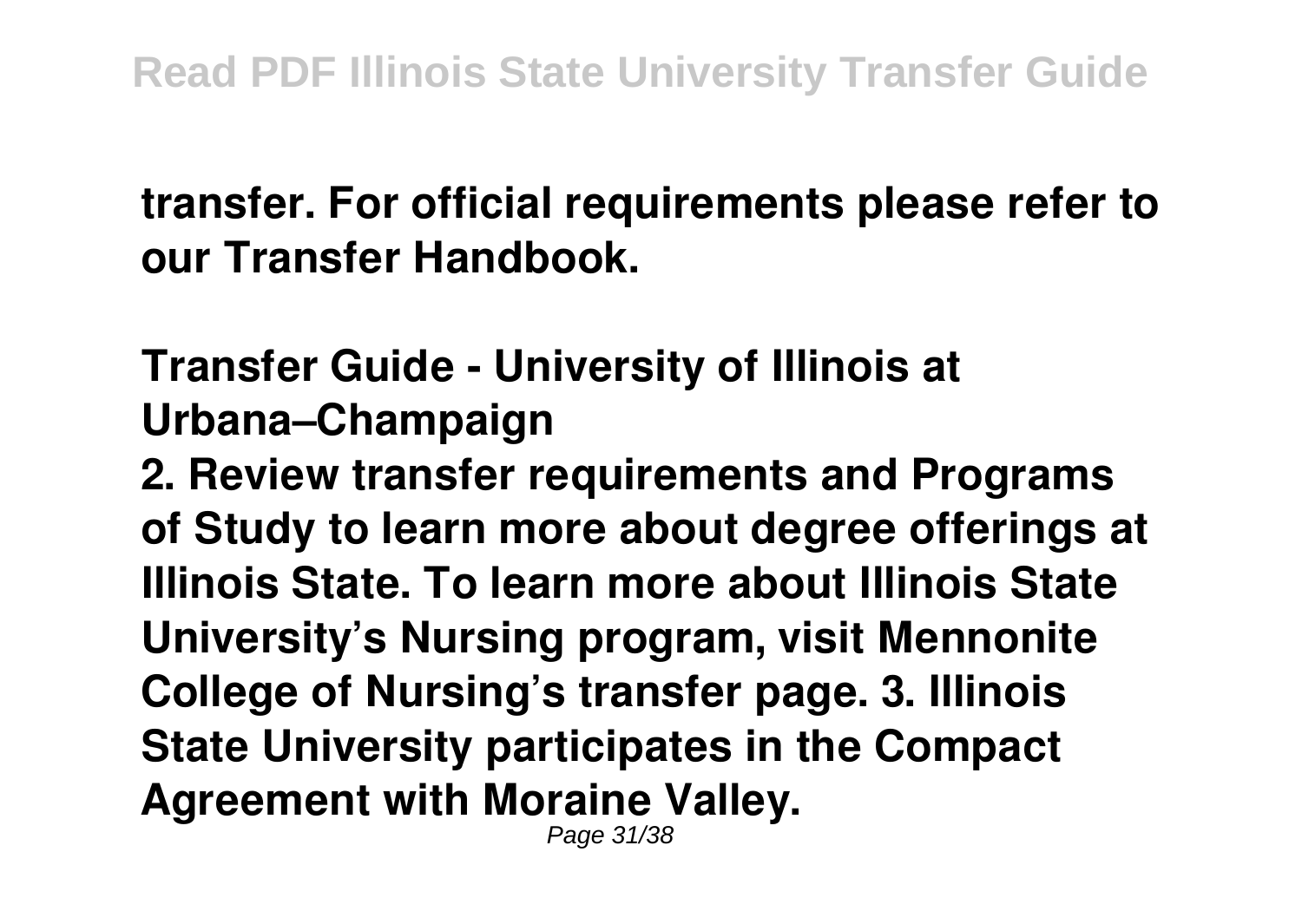# **Moraine Valley's Illinois State University Transfer Guide If you want to transfer to Illinois, follow the required and recommended course sequences listed in our handbook. Information is subject to change and doesn't constitute a contract between you and Illinois.**

**Transfer Handbook, Illinois UndergraduateAdmissions Guides are also available outside the** Page 32/38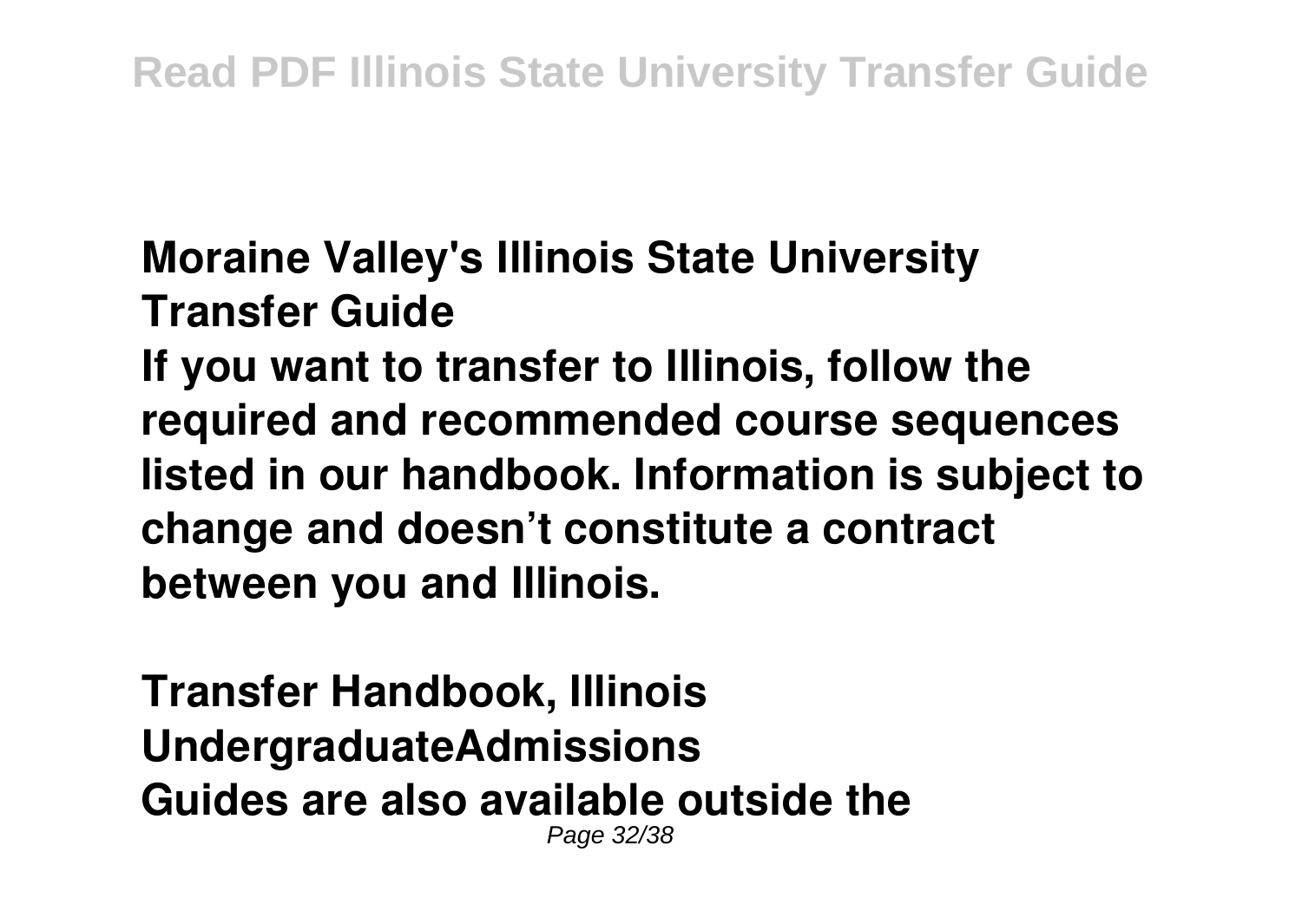**Counseling, Advising and Transfer office. They provide useful information including tuition, contact numbers, and application deadlines. Transfer Planning Guides specific to various majors are also available and list a recommended course of study for CLC students. If you are interested in transferring to a college or university outside of Illinois or a college/university not listed below, please consult that college/university's website to learn about ...**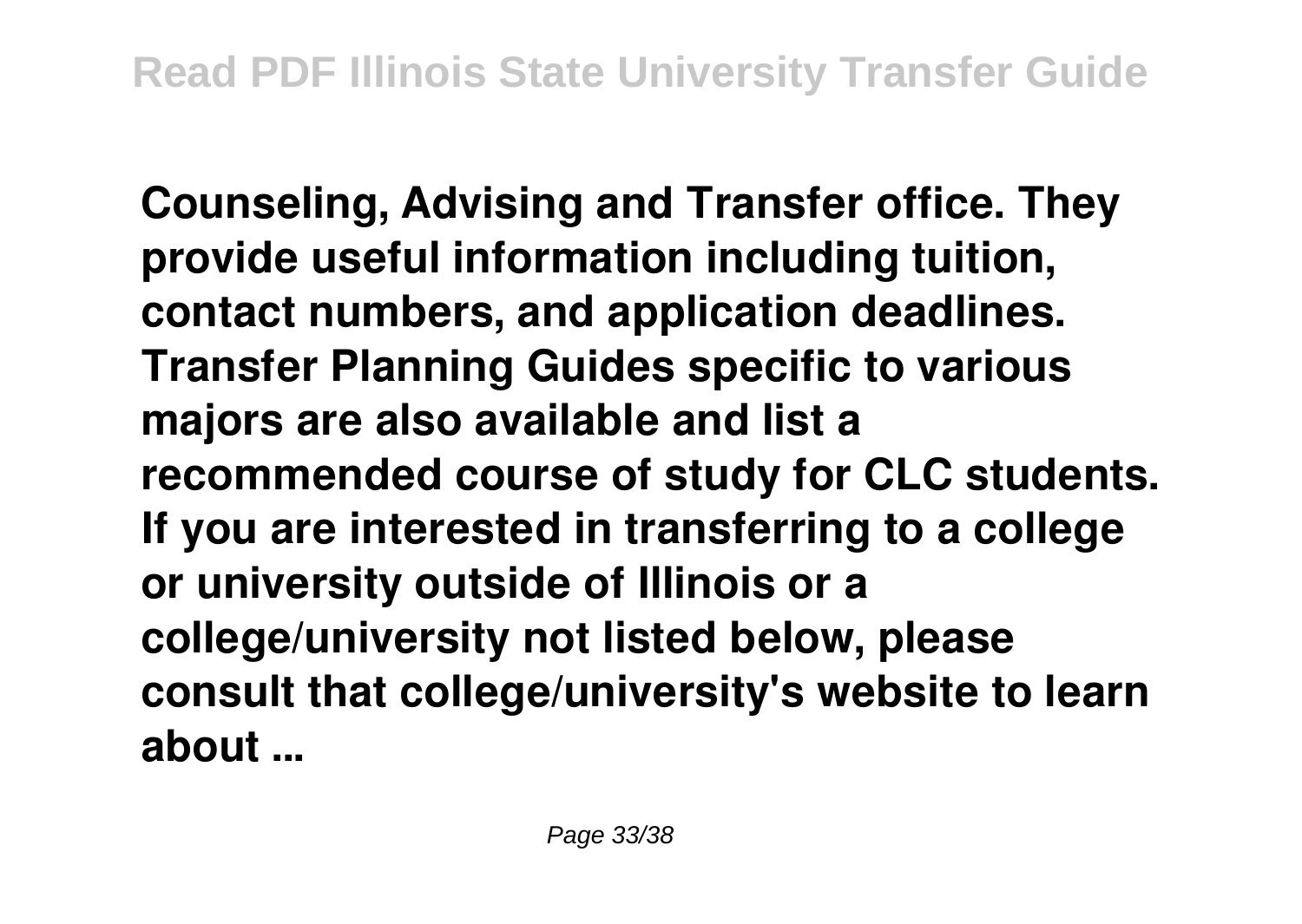#### **Transfer Guides by College | College of Lake County**

**The iTransfer website and the Illinois Articulation Initiative (IAI) transferable General Education Package (GECC) assists students with planning ahead for a successful transfer of higher education coursework within Illinois. iTransfer.org is here to help students with transfer between Illinois institutions of higher education.**

#### **iTransfer Home | iTransfer** Page 34/38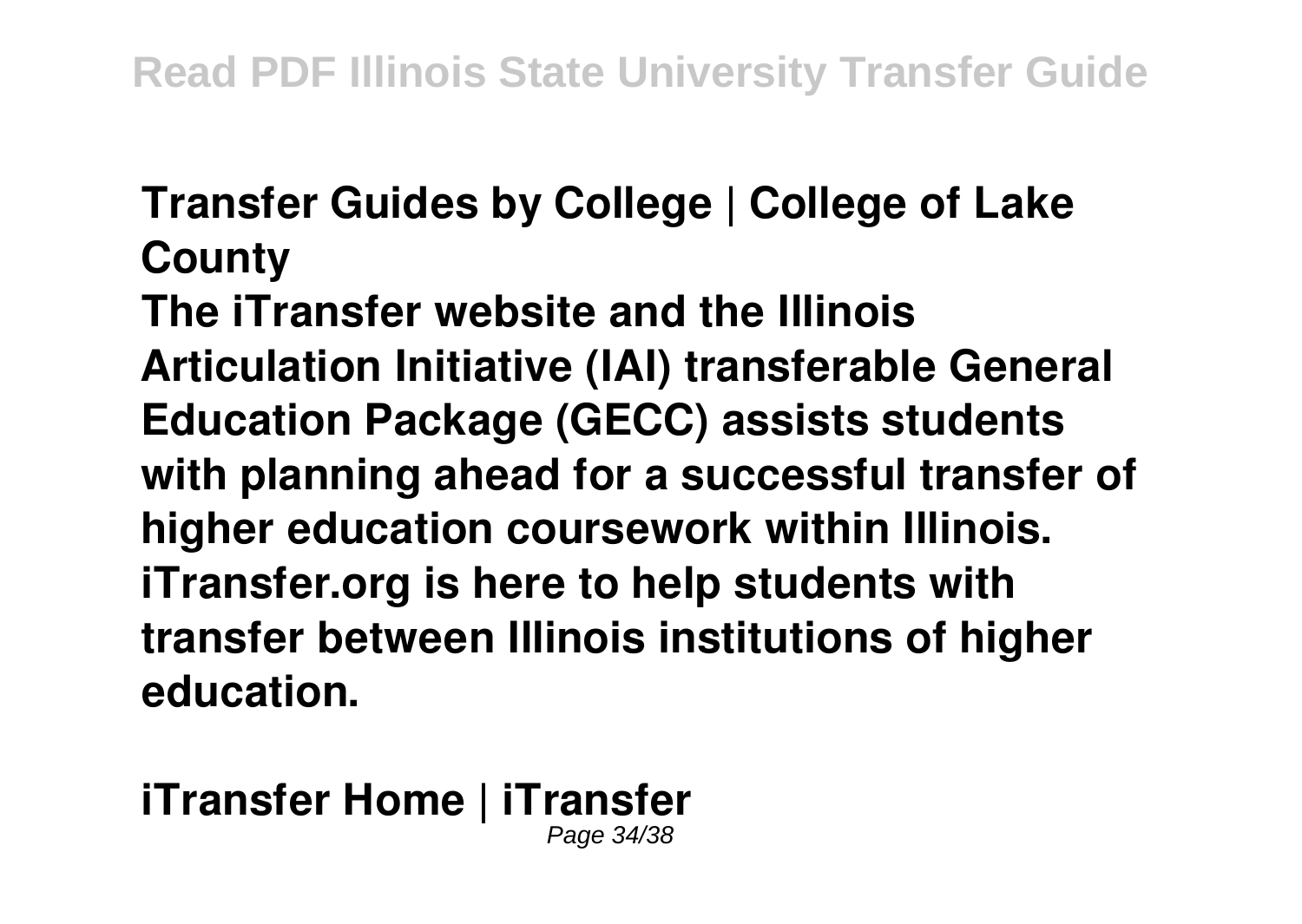**Joliet Junior College Course Articulation Guide‐‐Illinois State University 7/31/2020 Subject Course # ISU Subject ISU Course # Course Title AMALI BS‐SMT Gen Ed IAI AGRI 108 AGR MJEL Elective AGRI 109 AGR MJEL Elective AGRI 110 AGR 190 Intro To Ag Ed AGRI 111 AGR MJEL Elective**

**Joliet Junior College - Illinois State University Accepted applicants who complete prerequisite courses that transfer into Illinois State University as a major elective or non-major** Page 35/38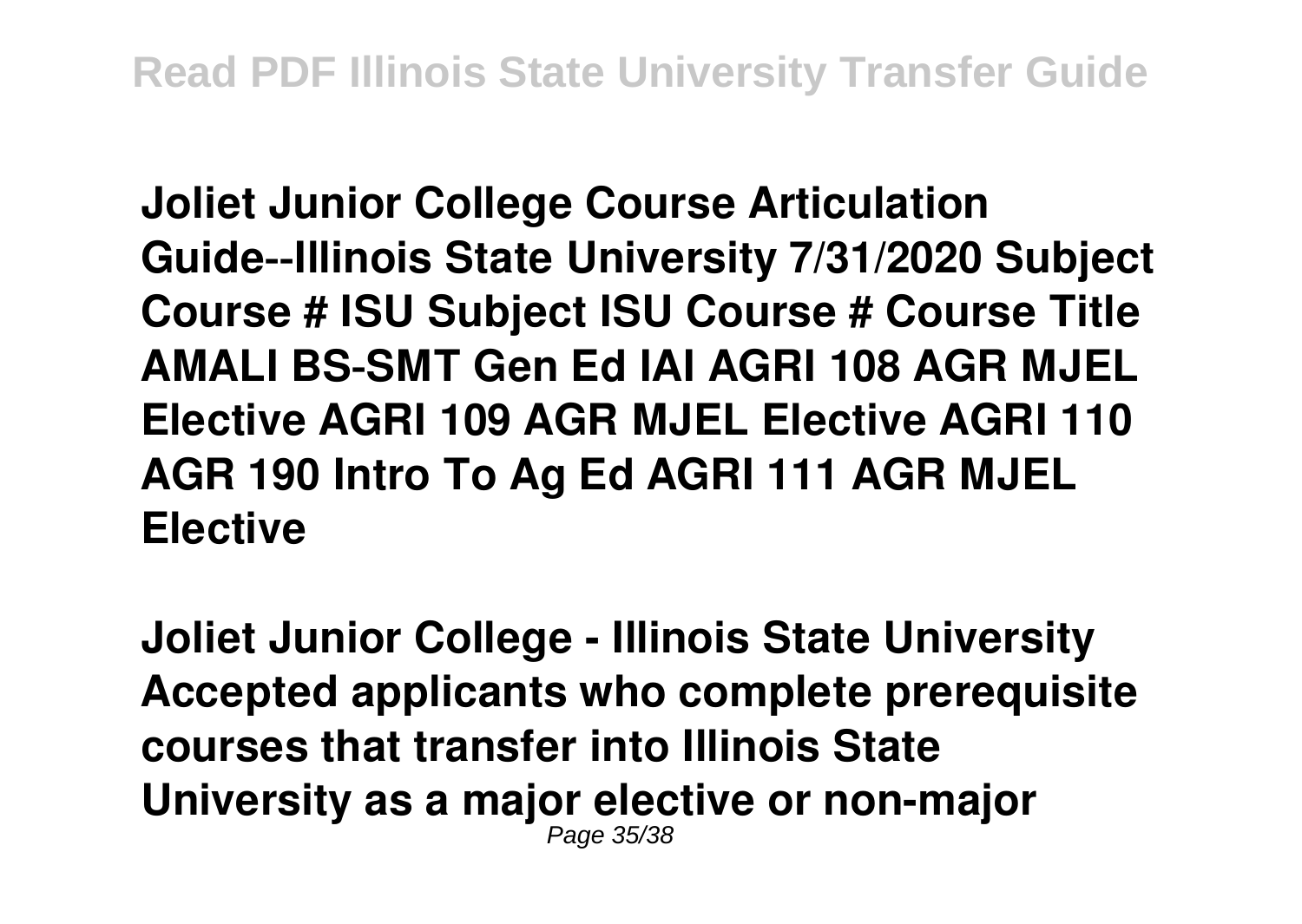**elective instead of as the Illinois State University prerequisite course numbers listed above may prepare a Transferability Form and submit it to Mennonite College of Nursing for review.**

**Transfer | Mennonite College of Nursing - Illinois State**

**Transfer your credits to the college of your choice through our articulation agreements with hundreds of prestigious universities. Finish the last two years of college at the four-year university of your choice. Save thousands of** Page 36/38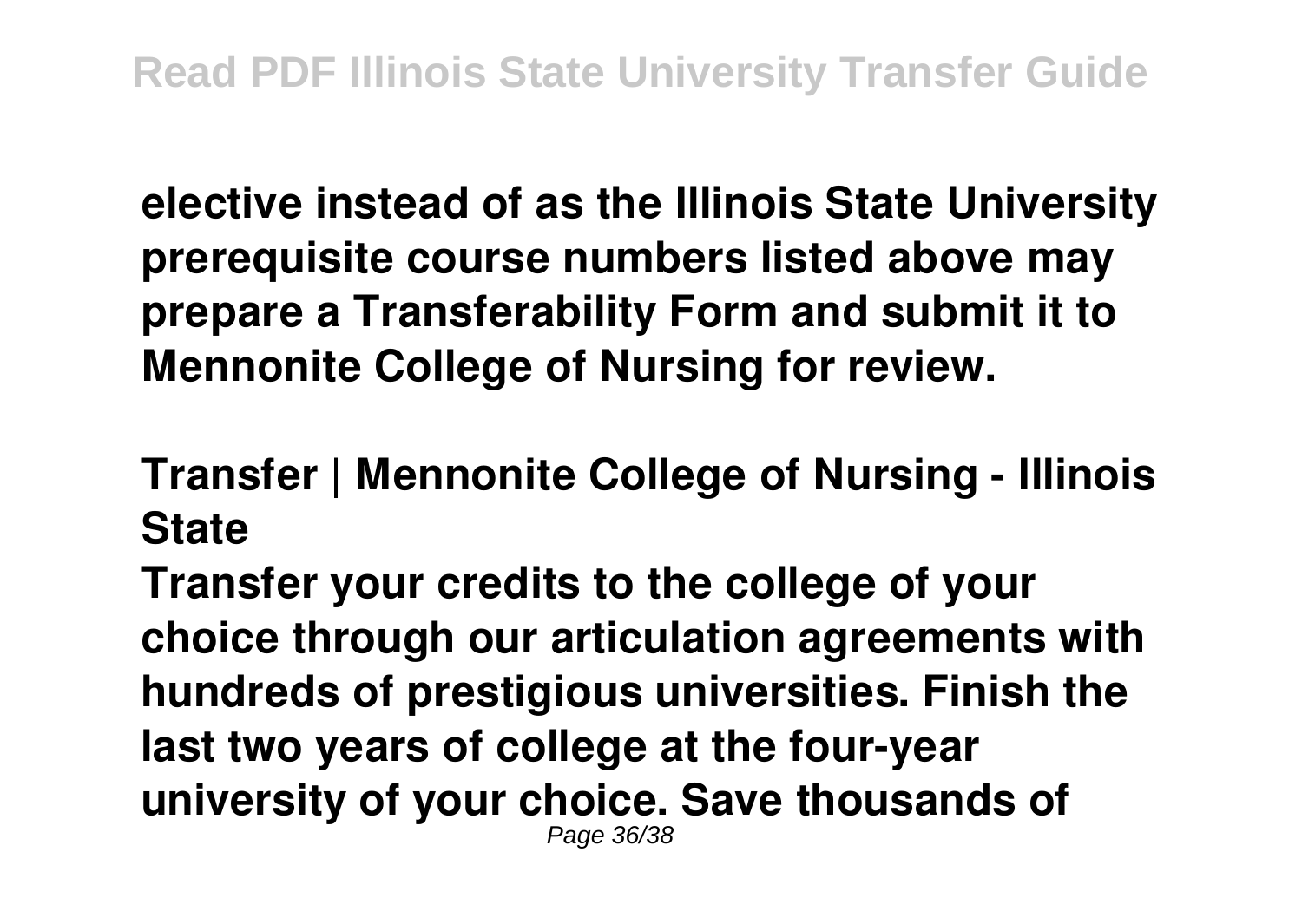**dollars and graduate with a diploma from your four-year university.**

**Transfer Information: Harper College 12 Reasons to Stay in Illinois: Admissions guide for the state's 12 public institutions Campus Pride: Links to LGBTQ resources at colleges and universities Campus Reel: A video and VR platform to help you find your dream school College Navigator: Free consumer information tool designed to help you research schools and clarify your transfer options ...** Page 37/38